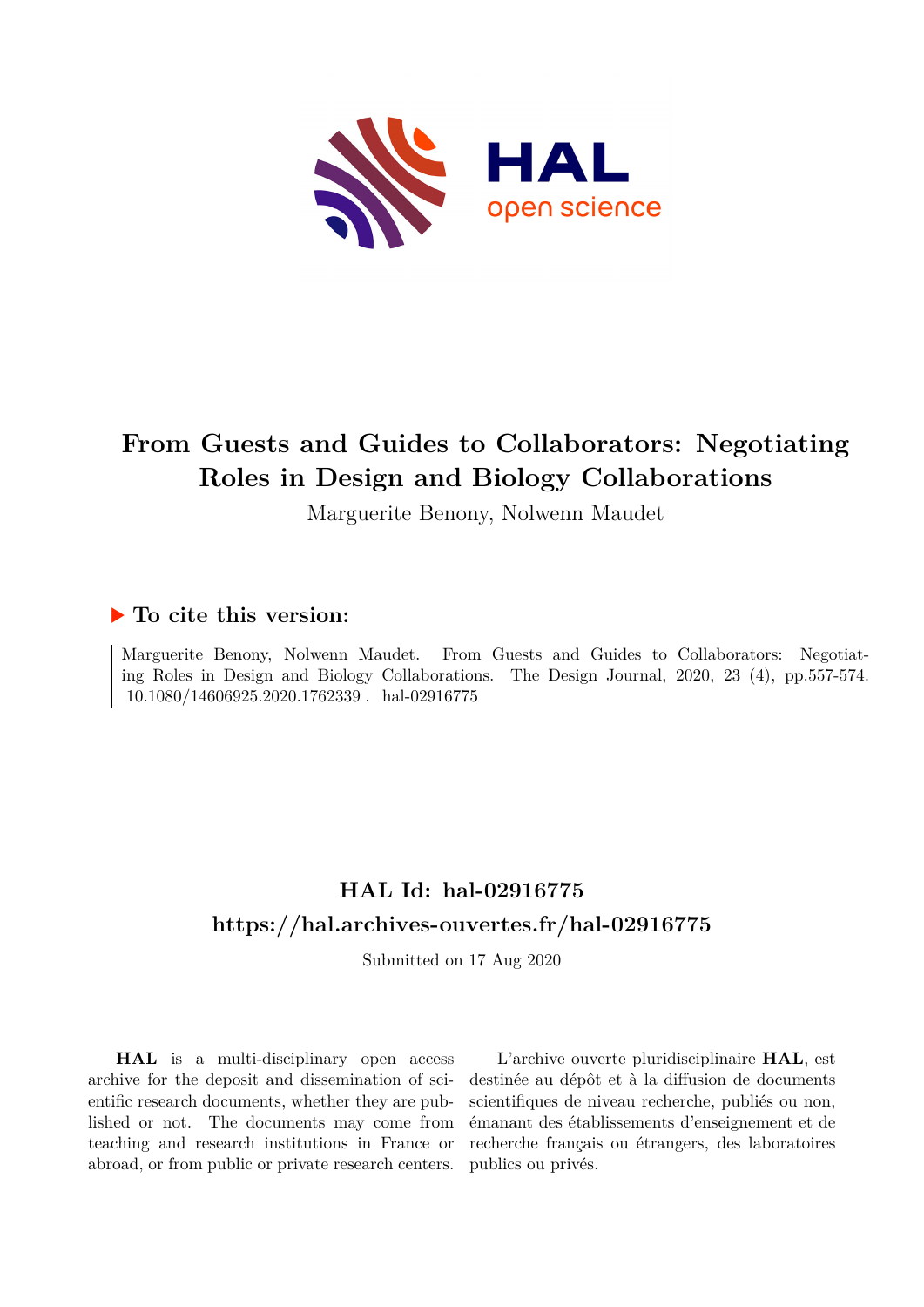# **From Guests and Guides to Collaborators: Negotiating Roles in Design and Biology Collaborations.**

*This is an original manuscript / preprint of an article published in The Design Journal on 13 May 2020, available online: https://doi.org/10.1080/14606925.2020.1762339].*

Marguerite Benony<sup>a</sup>; Nolwenn Maudet<sup>b</sup>

a *Université Paris Diderot, Paris, France;* <sup>b</sup> *University of Tokyo, Tokyo, Japan*

#### nmaudet@unistra.fr

In recent years, the design community has started envisioning biology as a design medium and designers are entering laboratories to pursue designer-biologist collaborations. To ensure that these collaborations lead to rich outcomes, we need to better understand the roles performed by biologists and designers in these collaborations. In seven case studies of collaborations between designers and biologists, we found that strong role dynamics appeared during the collaboration and can be divided into four phases: discovering, defining, developing and delivering. We show how biologists successively act as guides, influencers, supervisors and librarians while designers act as visitors, apprentices, amateurs and lone makers. We found that, despite their interdisciplinarity, projects followed traditional design project structures. While biologists tended to take the lead on project content, designers framed the projects using their methods and processes.

Keywords: collaborative design; design practice; interdisciplinarity; bio-design.

#### **Introduction**

Over the last 50 years, scientists have developed more powerful tools to understand, describe and control living cells. Many biologists, specifically those in the synthetic biology community, have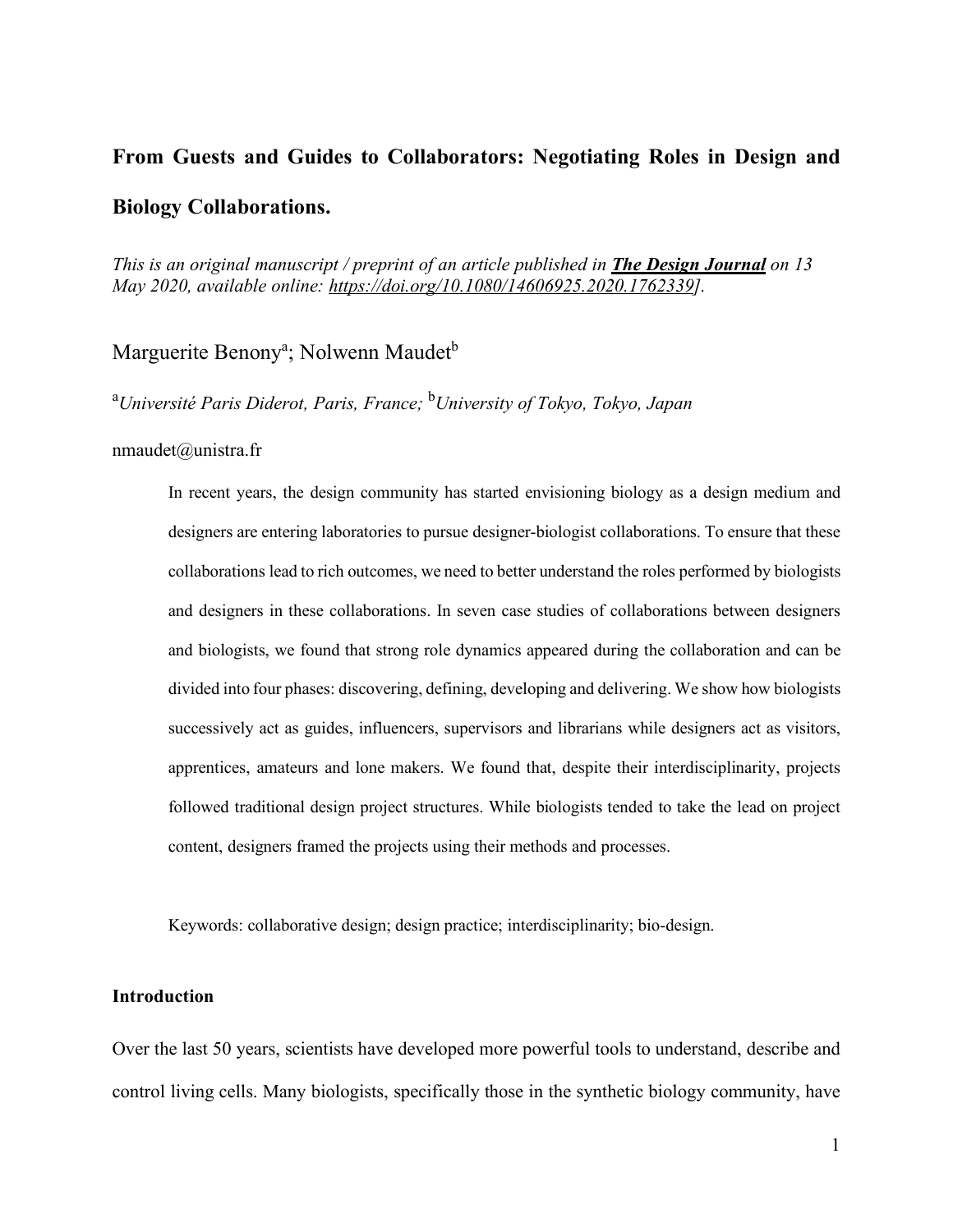come to view living organisms as a medium for production, manipulation, and programming (Collins 2012; Freemont et al. 2012; Fu 2006; Elowitz and Lim 2010). Scientists within this community use language that compares living cells to machines, factories, and computers, introducing engineering and design methods into the scientific practice (Agapakis 2013; Catts and Zurr 2014; Oxman 2016; Ginsberg et al. 2014). Therefore, synthetic biology focuses on 'life by design' (Bensaude Vincent 2015) and proposes, as design does, to make things rather than focusing on understanding existing ones. This perspective has come to influence the design community (Antonelli 2008; Dunne and Raby 2013; Miller 2014) and a growing number of industrial, product and fashion designers started entering biology laboratories to incorporate cells and living systems into their design practice (Myer 2012; Chieza et al. 2018; Camere and Karana 2017). Reflecting on 'Synthetic Aesthetics', a set of pioneering projects that associated designers and biologists, biodesigner Ginsberg explains that 'as synthetic biology attempts to design a new biology, there is an opportunity to reinvent design: if design is to engage in these technologies, it should proactively claim a role in shaping them' (Ginsberg et al. 2014).

As designers entered laboratories, researchers started describing and categorizing the different goals and outputs of natural science and design collaborations (Figure 1). Driver et al. (2011) studied several science and industrial design collaborations and identified three major contributions: to 'challenge the research direction and support scientists in demonstrating, communicating and exploring potential future application.' Moultrie (2015) showed how designers can help bridge the 'valley of death' between fundamental research and the commercialization of new products by creating 'design demonstrators'. Rust (2007) argued that 'designers can act as provocateurs in the early stages of interdisciplinary work' as a means to drive scientists to ask ethical questions about their research. Balmer et al. (2016) stated that 'moving the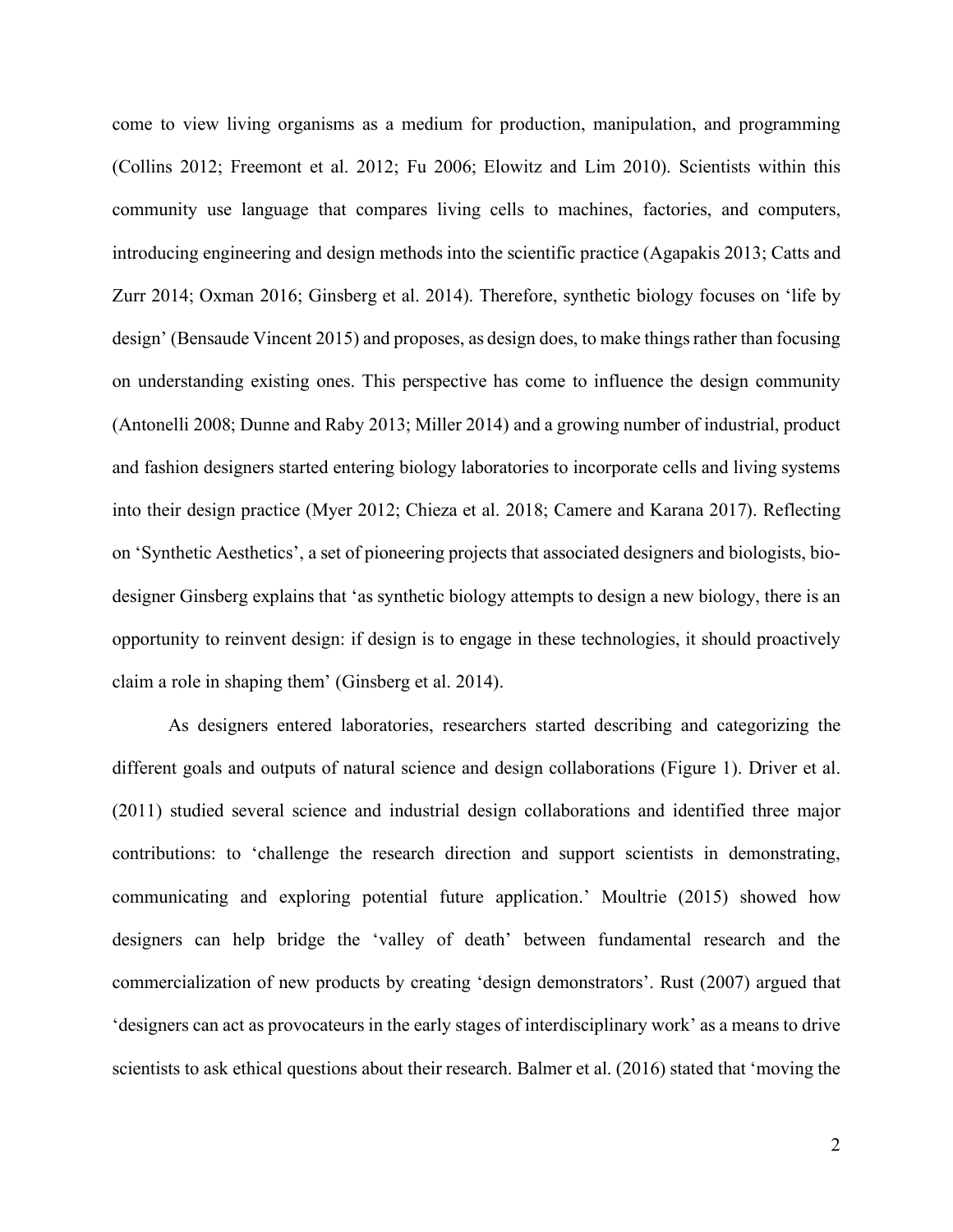societal research upstream, to earlier stages of the research process, imply that societal and environmental implications is part of the scientific development, rather than following it'. For all these reasons, it is important to integrate designers at the early stages of the scientific project in order to address societal concerns.

[Figure 1 near here]

However, in existing accounts of collaborative projects between scientists and designers, both designers and biologists have explained how such collaborations can be challenging. For example, Lee and Agapakis, respectively fashion designer and biologist, discussed the ambiguity of working at the intersection of the two disciplines, showing how designers' concerns don't always align with scientists' ones (Lee 2018). Driver et al. (2011, p.5) conducted a series of interviews 'to gauge scientists' initial perceptions of design as well as to understand their views on how designers might support their research activities'. They reported that 'scientists were generally sceptical about the potential for industrial designers to contribute to early stages of scientific research'.

If we want to ensure that collaborative projects overcome these issues and reliably deliver the different outcomes identified by researchers, we first need a better understanding of how design and biology collaborations currently unfold. However, Peralta and Moultrie (2010) in their literature review on science and design collaboration have noted that 'little work has been carried out in relation to how designers and scientists collaborate in scientific research. [...] For example, in the field of bioscience [...] access to useful information about these initiatives is limited'. Given the unique nature of synthetic biology in the realm of natural sciences, our goal with this paper is to explore and analyse the specificities of design and biology collaboration by looking at how both disciplines engage with each other.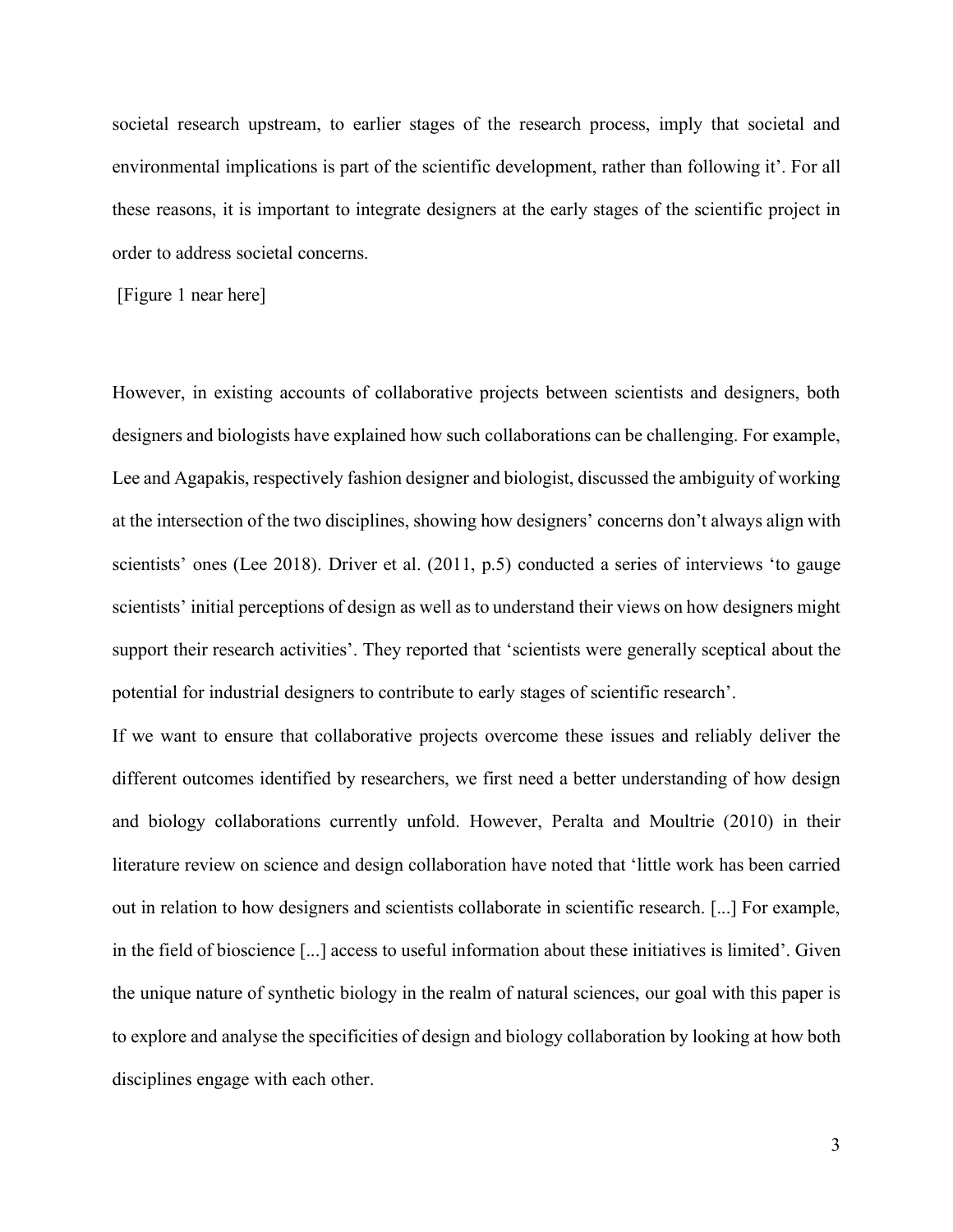#### **Related Work**

Design researchers have tried to understand both the differences and similarities between science and design since the origins of the discipline. In their literature review about science and design collaborations, Peralta and Moultrie (2010) summarized the different perspectives on these questions. They show how most authors recognize that design and science are concerned with different objects. Simon (1969) for example expressed that: 'the natural sciences are concerned with how things are [...]. design on the other hand is concerned with how things ought to be'. Krippendorff (2007) argues that science explores the unobservable while design explores the observable. Bonsiepe (2007) similarly suggests that scientists produce 'new knowledge' while designers create 'new experiences' but he also recognizes that designers and scientists both proceed experimentally. Regarding collaboration, we found that while both designers and scientists have strong traditions of collaboration that have been well documented and studied, they differ in that scientists generally collaborate across scientific disciplines while designers collaborate with the many non-designer stakeholders.

In the subsequent paragraphs, we briefly review the literature on how both disciplines respectively collaborate and the roles they traditionally play in the collaboration. Sonnenwald (2007) reviewed the existing literature on collaboration among sciences and found that in natural sciences most publications now result from collaborations and teams are gradually growing bigger. One identified model for successful collaboration is to have well defined and complementary roles (Hara et al. 2003), for example between theoretical and experimental research in physics. However, science collaborations are facing new challenges because they are 'increasingly ill defined, technically complex, and interdisciplinary' (Leahey 2016). On the design side, designers' interdisciplinary collaborations have mostly been studied in the context of designers and non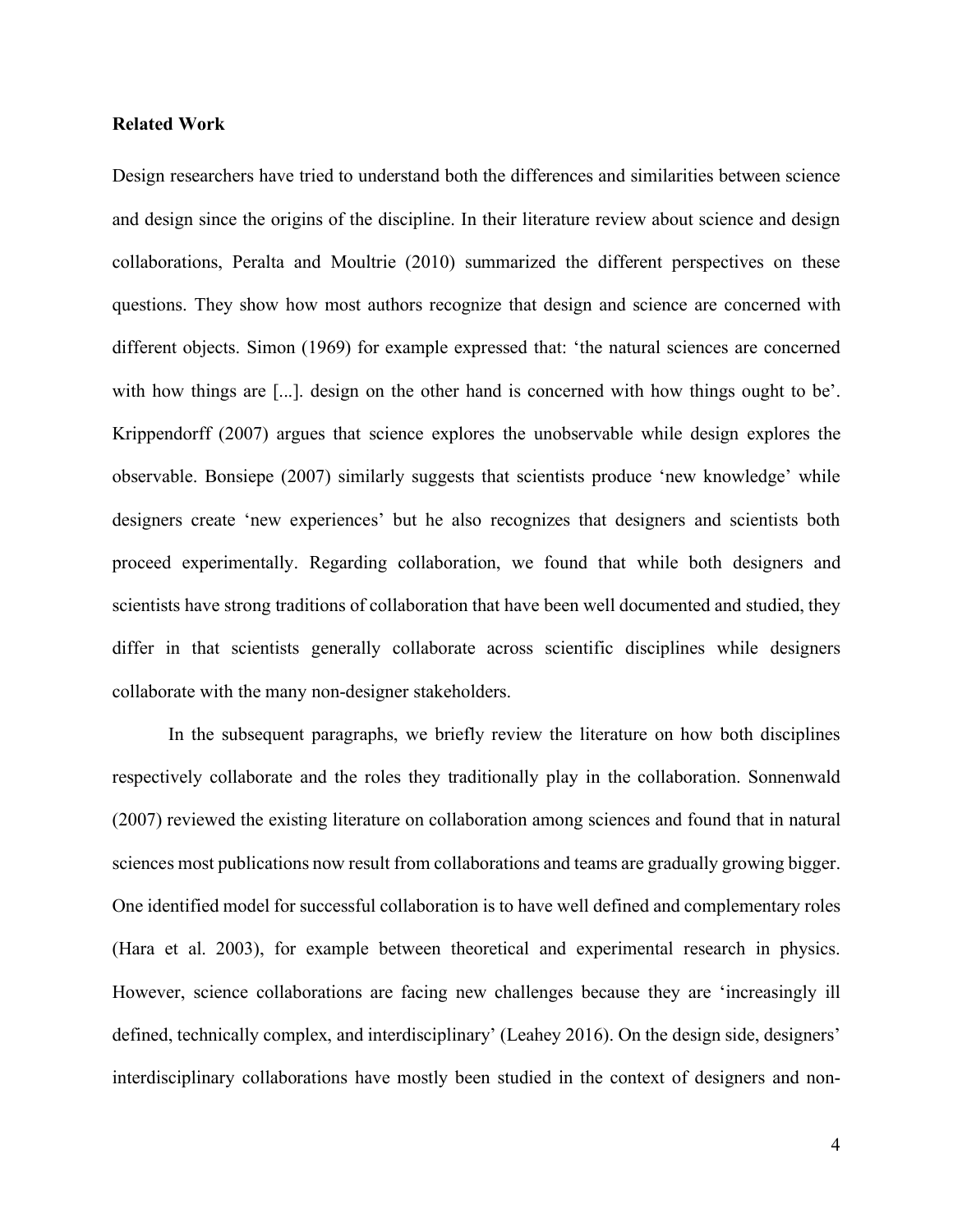designers collaborations, especially in the case of participatory design. Researchers have shown how designers can play the role of facilitators. In her study about communication roles that support collaboration during the design process, Sonnenwald (1996) characterize the role played by designers to facilitate a shared understanding across different disciplines as 'interdisciplinary stars' and show how they simplify their language and avoid jargon to do so.

Peralta and Moultrie (2010) argue that interdisciplinary studies provide interesting frameworks for studying design and science collaborations, in particular, they present John-Steiner's (1998) categorization of interdisciplinary work to show how the forming and performing of roles can profoundly impact the collaborations and the level of integration of disciplines. They show that in the most asymmetrical situation, one discipline can end up being 'tokenized' (Reich et al. 2006), resulting in one-sided collaborations. This situation was for example observed by Dawson (2009) in the context of design and engineering collaborations, when one discipline's role is not well understood by the other. The opposite situation, full collaborations, sees both disciplines establish the research questions and participate in answering them. However, as Peralta and Moultrie showed (2010), despite the wealth of studies about interdisciplinary collaborations involving science or design, we currently lack studies that focus on the relationship between design and biology, and, more specifically, on the specific roles played by designers and biologists in collaborative projects. Chiesa and Ginsberg (2018) also argue that defining new rolesfor designers alongside biologists would help foster innovation in the emerging field of bio-design. This approach focusing on roles has been used, for example, by Balmer et al. (2015) to understand the multiple and complex patterns of interaction between science and technology (STS) researchers and synthetic biologists. Therefore, in the long term, studying the roles that emerge in current collaborations will help us better prepare designers and biologists who want to engage in such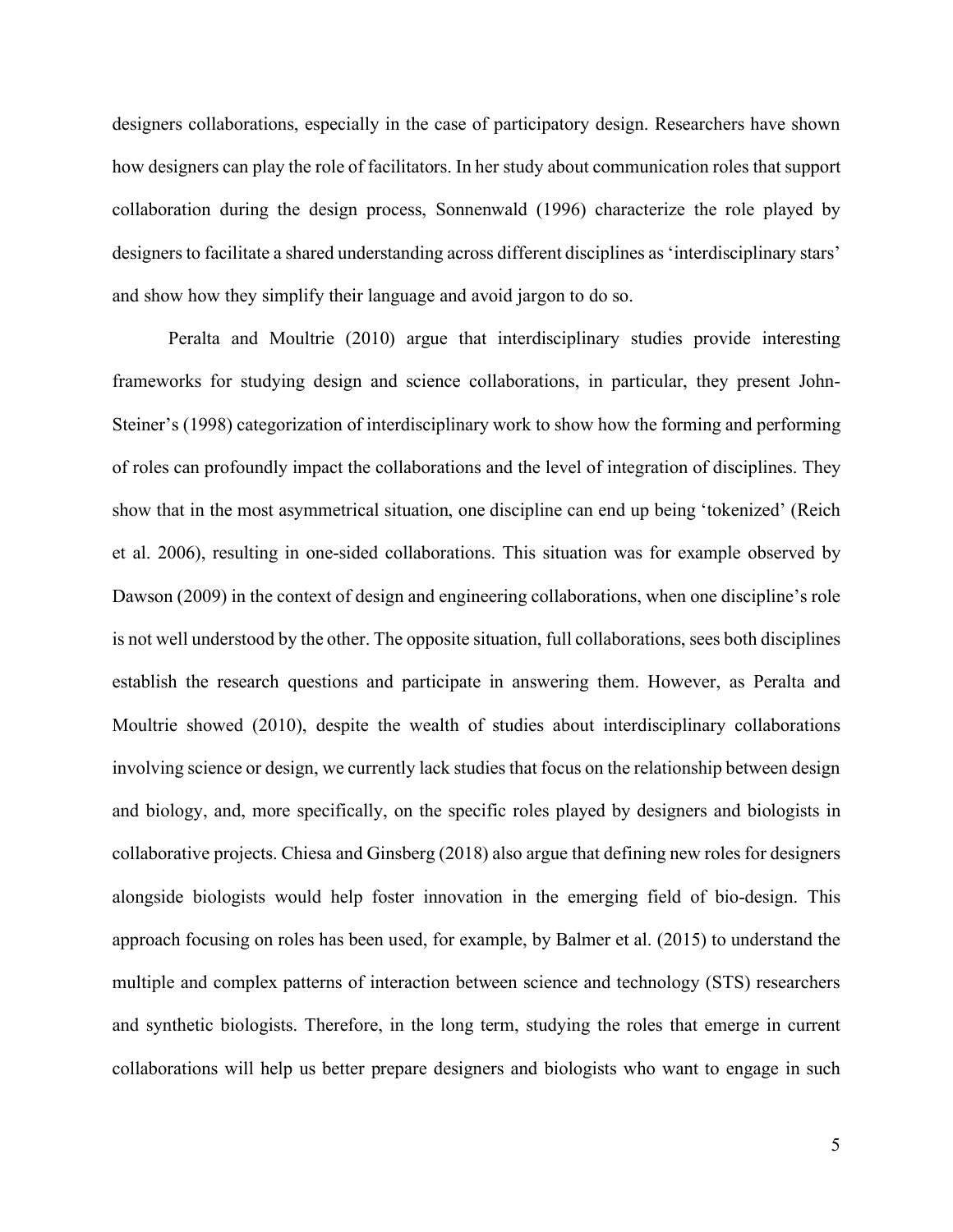collaborations. This paper therefore addresses the following research questions: what roles biologists and designers play in collaborative projects (RQ1), how do they evolve during the projects (RQ2) and how this role distribution affects the materialization of the projects (RQ3)?

#### **Case study and methods**

#### *Case Studies*

[Figure 2 near here]

To answer our research question about the roles of designers and biologists in interdisciplinary collaborations, we selected seven collaborative projects (Figure 2) with designers and biologists in two different universities. In the following paragraphs, we present the case studies, their characteristics and their outcomes to define the scope of our study.

Three collaborative projects took place at Tokyo University in three volunteering biology research labs over the course of eight weeks. Researchers in the first participating lab work on living and electronic sensors to detect environmental chemicals. The second lab is dedicated to regenerative medicine and the culture of living tissues. The third is a neuroscience lab experimenting on lab grown neuron bundles.

Participants included five industrial designers recently graduated from the Royal College of Art (London, UK), three master students from the University of Tokyo and three biology professors who supervised the projects. One designer had trained as a scientist before enrolling at the design school. Over the course of the collaboration, the biologists and designers broke into three teams of two to four students. At the end of the collaboration, all three projects have been exhibited in the university as well as at the National Art Center, Tokyo. One project directly led to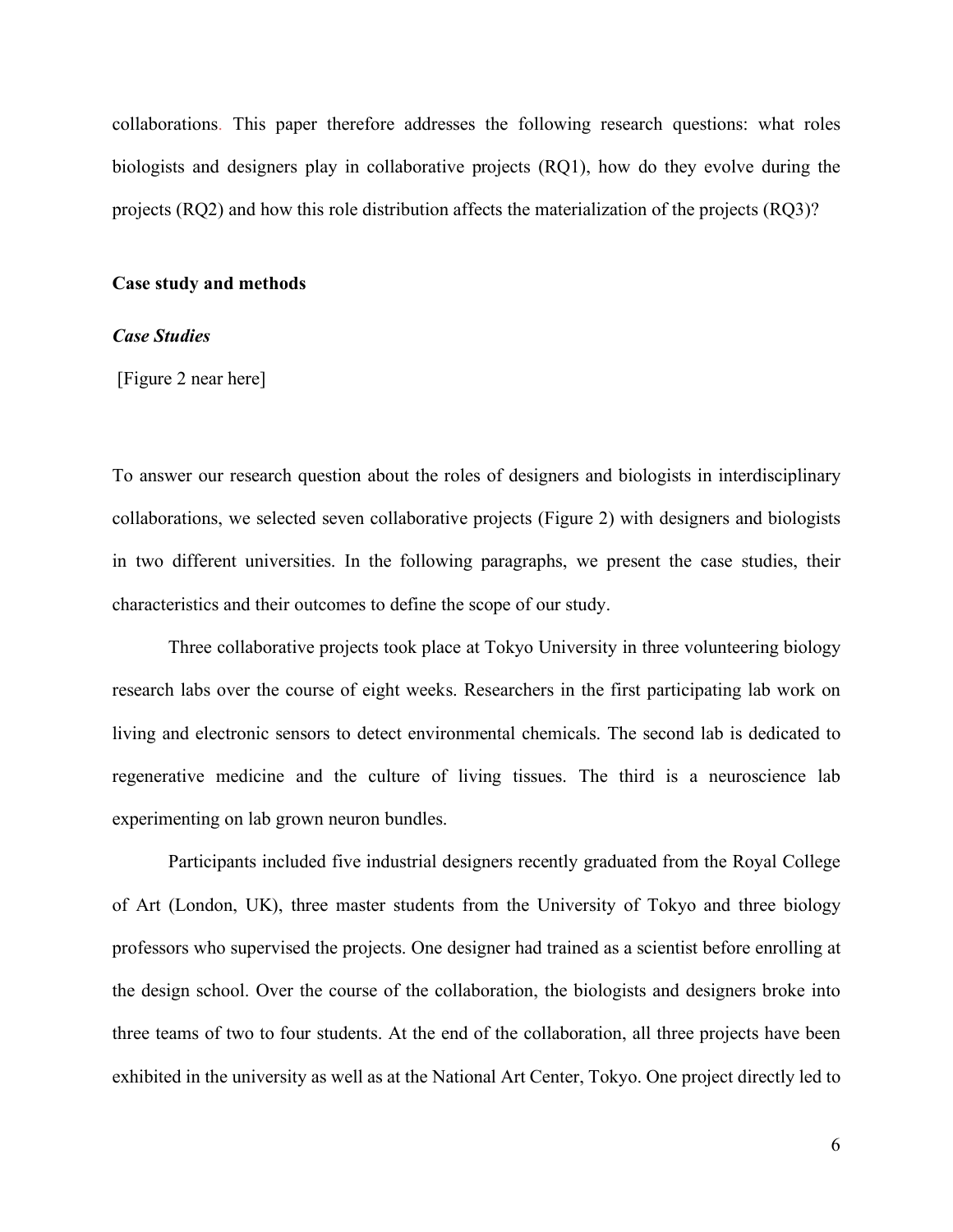a new research direction and a second project led to a new collaborative project by the same team, this time aiming at developing a product based on the research developed by the laboratory. Both of these projects are being developed at the time of writing.

Five collaborative projects took place at the CRI in Paris in one volunteering research laboratory focusing on research in synthetic biology, over the course of twelve weeks. The cohort included eleven masters level product design students from Ecole Boulle, five masters level biology students from Paris Diderot and Descartes Universities, and two Post-Doctoral researchers in synthetic biology who supervised the projects. None of the participants had worked across disciplines, but one biology student had a bachelor's degree in art. Over the course of the collaboration, the biology and design students broke into five teams of three-to-five students. As part of the program, the students were introduced to fundamental concepts in biology and exposed to hands-on laboratory work. At the end of the collaboration, all the projects were exhibited in museums in Paris and New York as part of the Biodesign Challenge program. One of the projects is being developed as a research project in the CRI laboratory at the time of writing and two other projects have been exhibited at several science and design fairs.

In all of the projects, no explicit methods or tools were imposed on the participants. To see how the different collaborators were naturally developing their own methods, they were free to arrange the collaboration in the way that suited them the best. Teams also had to collaboratively come up with their own brief from the research. While no specific outcomes were required, participants knew that their projects would be displayed in exhibitions.

[Figure 3 near here]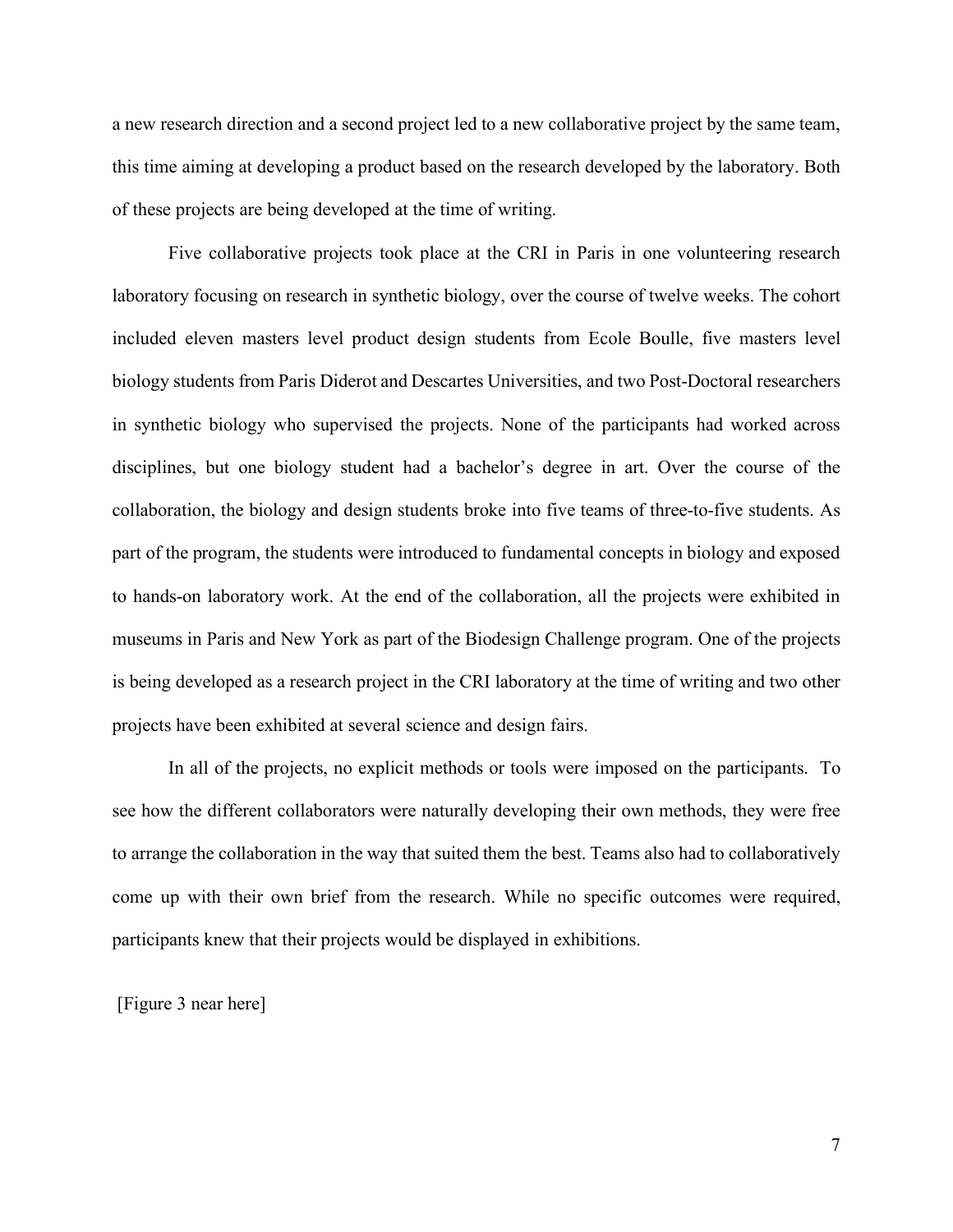#### *Methodology*

The purpose of the study is to understand how collaborations unfold in multi-disciplinary teams of designers and biologists. In an initial phase, one author acted as a participant observer in the projects conducted in Paris. These initial observations revealed that the roles were not fixed but instead constantly evolved throughout the process. These initial insights guided the creation of the semi-structured interview process that was then carried out with all the participants. We conducted 21 post-hoc semi-structured interviews (Breakwell 2006; Denzin 1994) with 5 master's-level biology students, 12 designers as well as the 4 mentors (biology professors). 10 individual interviews were performed in Tokyo and 8 interviews were performed in Paris, individually with biologists and with designers' teams for each project. Each interview lasted from 1-1.5 hours. Specifically, we first asked participants about how the collaboration unfolded, the roles and the concrete activities that they performed at the different moments of the project, their strategies for collaboration, and the frictions that arose during the collaborative process. The authors audiorecorded the interviews, took handwritten notes, and later transcribed the interviews in adherence to the transcribing methods described by Saldana (2015). Each participant has been attributed a code according to their profession, their institution and their project (see Figure 3).

We analysed the interviews using the approach to thematic analysis developed by Clarke and Braun (2014). We identified the roles in an inductive manner and we regularly met to discuss the data, the coding and our interpretations, to ensure that they were coherent, comprehensive and reflective of the actual data in both the Paris and Tokyo projects. We grouped codes into categories and went back again to the interviews to consistently apply these emerging categories (see Appendix A).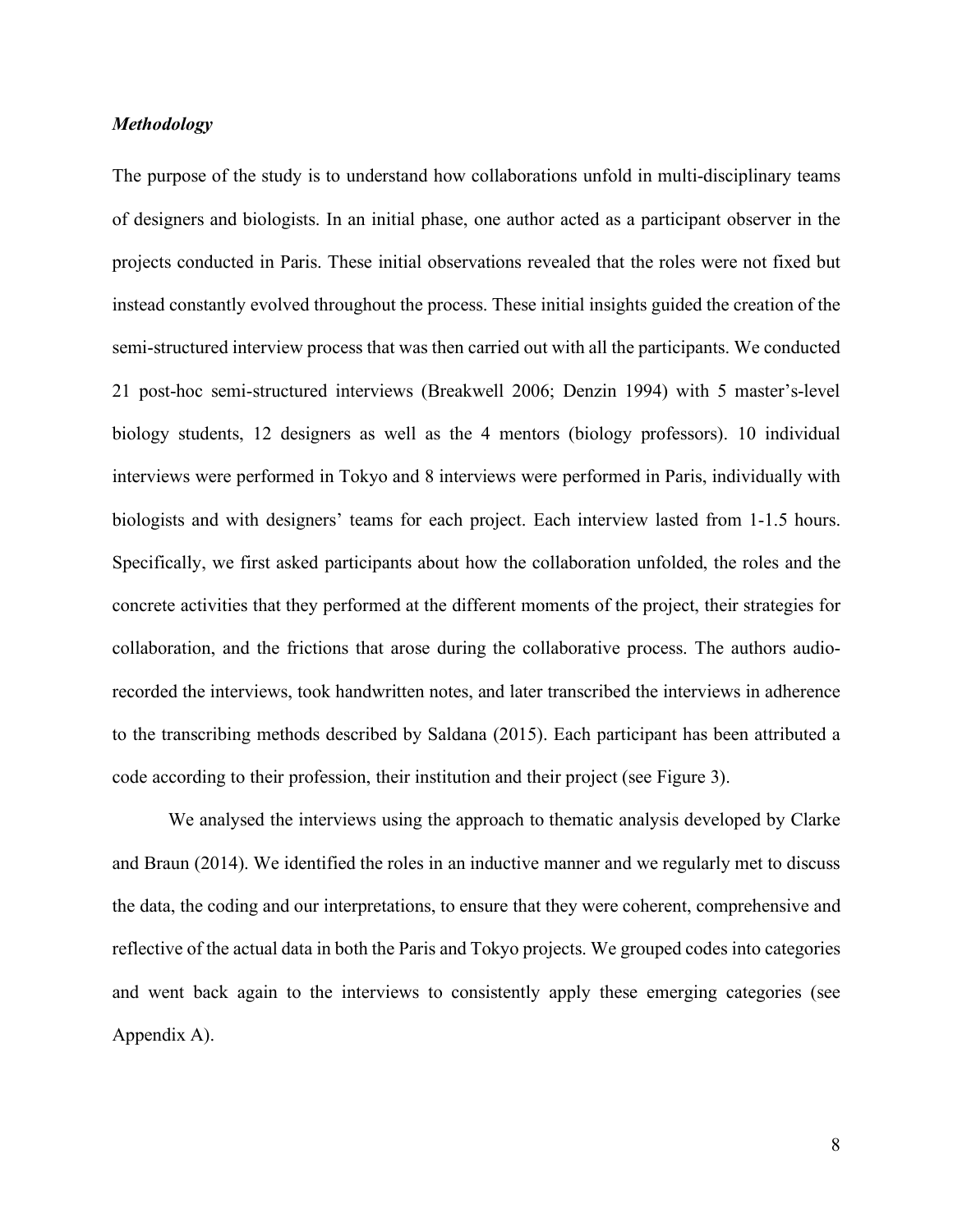#### **Dynamics of designers and biologists' roles in the project**

We observed the emergence of strong role dynamics between designers and biologists during their collaboration. In our analysis we found that all the projects followed a similar path that could be divided into four distinct phases: discovering, defining, developing, delivering, during which designers and biologists played very distinct roles. We should note here that the different phases and roles were never formally defined within the teams but our analysis revealed that they consistently emerged throughout the course of the projects in all the teams. We present them below in chronological order and we detail the specific roles performed during each phase by both designers and biologists.

#### *Discovering*

#### *Designers as guests*

Designers started the project with their own desires and interests, mostly materials or thematic, as external elements that they wanted to confront the biological matter. They initially perceived the laboratory as a playground, a place to explore, especially due to its 'exotic' tools and a strict 'scientific method' ( $P_2$ Des<sub>b</sub>). As  $P_2$ Des<sub>b</sub> explained, they assumed that working with biologists would involve creating and manipulating biological material. For example,  $P_1Des_b$  came with the idea of working with ceramics and DNA while P4Desa already knew that he 'wanted to design a clock with an organic display'. In contrast, biologists arrived with no preconceived ideas about the project. Even more, at first P1Bio didn't know 'what [he/she] could bring to the project and didn't understand [his/her] role in such competition'.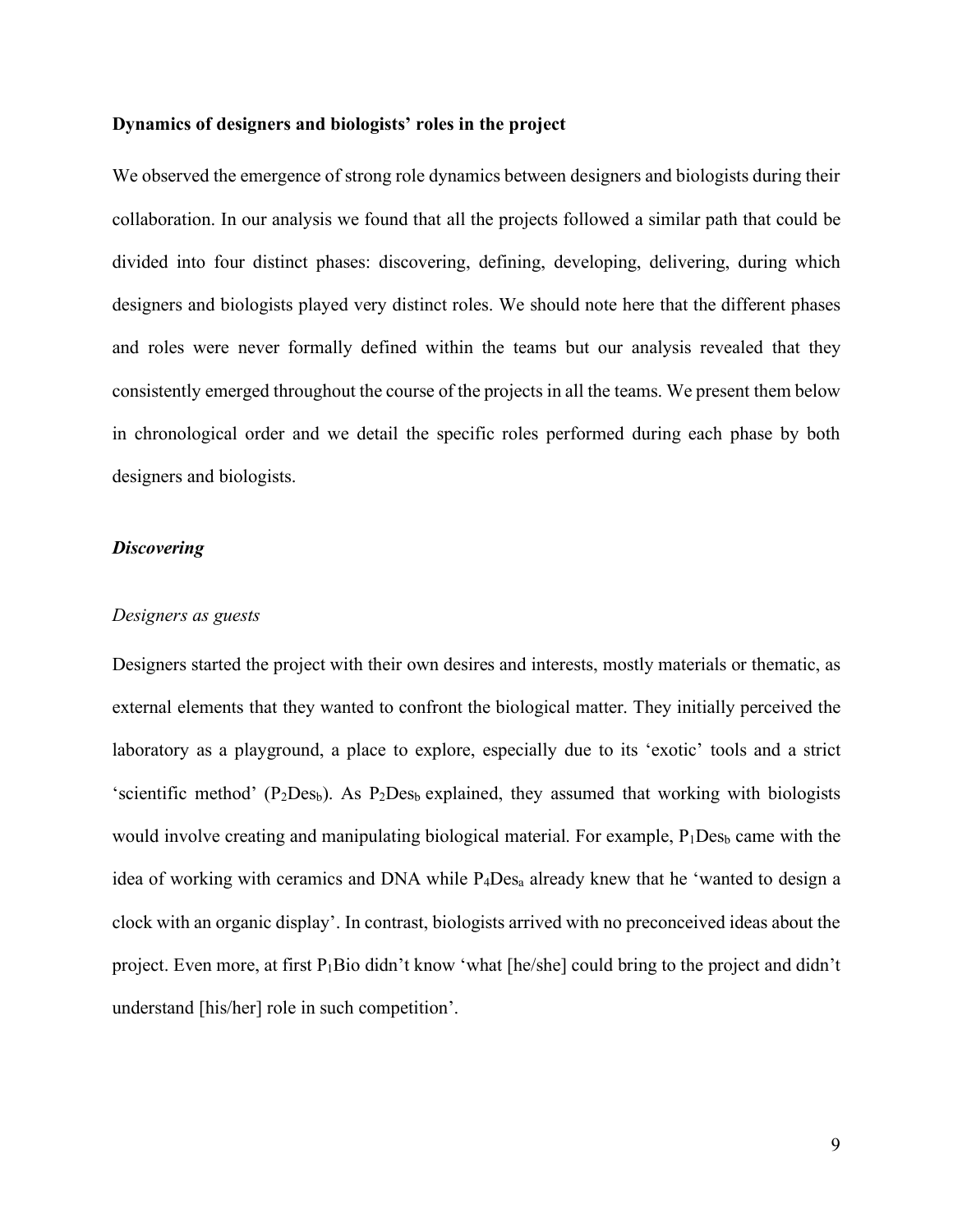#### *Biologist as guides*

Biologists found their first active role in the project as tutors to guide designers in their discovery of a biology laboratory. At first, biologists did not know what or how they should present their research to an audience of designers. Some biologists, like  $T_1Bio_b$ , had the impression that 'designers would not be interested in their daily research activities'.  $T_1Bio<sub>b</sub>$  and  $T_23Bio$  both explained how they tried to focus on the visible and tangible aspect of their research, especially the materials and visuals that they use. For example,  $T_1Bio_b$  tried to describe the material qualities of neurons to designers: 'I also showed that we can stretch it if you attach it to a small pin'. Nevertheless, biologists had an instinctive sense of which part of their research would be interesting starting points: for project  $P_1$ , the mentors  $M_1$  and  $M_2$  encouraged the designers to focus on a DNA detection process even if designers 'didn't see at first the point of working on it'  $(P_1Des_b)$ . The designers later admitted that 'she was right to show us that it was the right subject, the right direction'.  $T_{2,3}$ Bio demonstrated the different colour lenses that she can use to observe her samples, thinking that designers could find this colour change interesting.  $T_1Bio_b$  also 'focused more on how to do the experiment', rather than her current research on proteins that regulate the morphology in the brain because she thought that 'it's not very interesting for them'. In a similar manner, at the beginning of the  $T_1$  project, designers were initially interested in the genetic aspect of professor's T1Bioa research, but he thought that it would be 'too difficult for designers to edit genes by themselves in the laboratory' so he argued against it.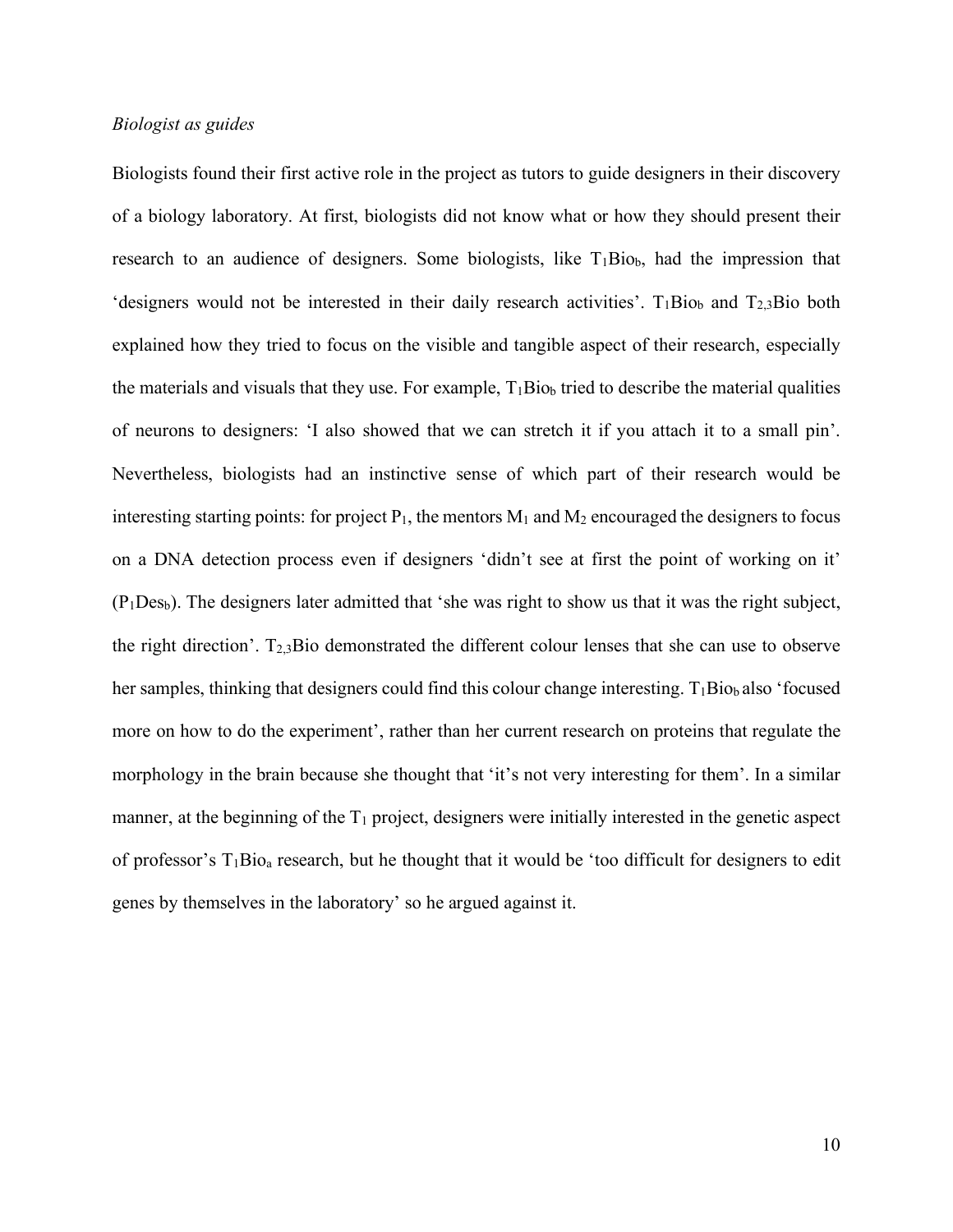#### *Defining*

#### *Biologists as influencers*

The way biologists presented information to designers had a very strong impact on the generated concepts. For example, in the case of  $T_3$ , designers reified the metaphor that professor  $T_3$ Bio used to describe her research: 'We already had the idea at the microscopic scale, they did it at a macro scale'. In the case of  $P_1$  project,  $M_2$  explained that while they were using a sophisticated machine to duplicate DNA '[they] could as well be heating with a candle'. As a result, designers took this statement literally and developed their project based on a tealight candle.  $P_1Des_b$  explained that they would not have arrived at this idea on their own because it could have appeared as a dilettantism, as if they did not respect the science. Beyond the discourse, biologists' concrete practices and gestures also inspired designers:  $P_1Des_a$  explained that the DIY approach of her project was inspired by the biology student  $M_2$  who 'hacks his own tools to do his project'. The laboratory and its numerous unknown artefacts were also a source of inspiration for designers who could understand the research from a different perspective, by inquiring about when and how they were used and if they were disposed after use or not.

#### *Designers as 'elastic minds' (Antonelli 2008)*

One of the main strategies used by designers to ideate from scientific research was to extrapolate a specific research finding. In the case of project  $T_2$ , professor  $T_2$ Bio managed to create a biohybrid device to detect a molecule from sweat. Designers posited that this research finding could be extended and applied to sense every molecule. In project  $T_1$ , professor  $T_1Bio_a$  was also very surprised at first when designers came up with the idea of using the armpit to incubate neuron but he realized that 'they came up with the armpit, because we said neurons are fragile and need a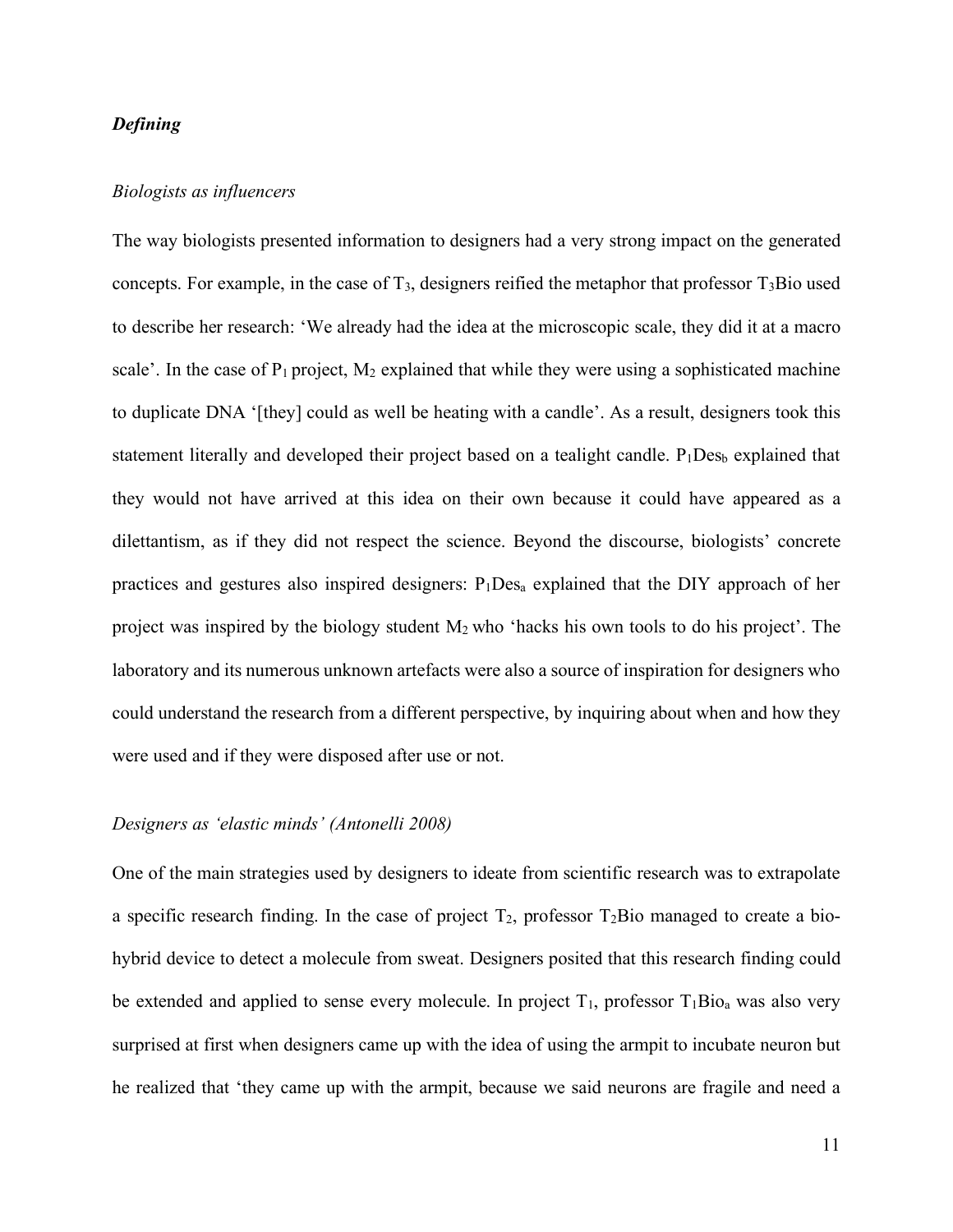good environment at 37°c with nutriments'. In P1, students also chose to extend the purpose of a technology that was already created in the laboratory. Originally, biologists had devised a technique to test food for Genetically Modified Organisms (GMOs). P<sub>1</sub>Bio explained that 'it was only usable in a specific case, when the food is based on corn or soy'. Adding, 'the challenge led us to think about turning it into a more universal project that can be used by anybody [...].'

#### *Biologists as 'bridges between ideas and reality'*

However, we observed that it was difficult for biologists to engage with this type of ideation, because they know the current limitations of their research and how hard reproducing experiments can be. In the Tokyo lab, when designers proposed to work on an artificial brain made of thousands of the organoids created by professor  $T_1Bio_a$ , the latter felt that it was too far from his research: 'We already have issues with connecting two together for now'. Similarly,  $T_1Bio_b$  explained her difficulties to propose design ideas during the brainstorming sessions with designers because 'researcher on the field are really restricted by the difficulty of the experiment'. In the beginning, biologists were sometimes at a loss for how to respond to designers when confronted with designers' ideas that seemed currently impossible on a scientific level. However, as  $T_1Bio_b$  came to reflect during the interview, biologists gradually found their place by becoming 'the bridge between the reality and the idea'. She explained how she established her role in setting up a scientific roadmap with the different 'obstacles to overcome' in order to make the idea a reality: 'Thinking about the process to make the thing and not trying to deny it'.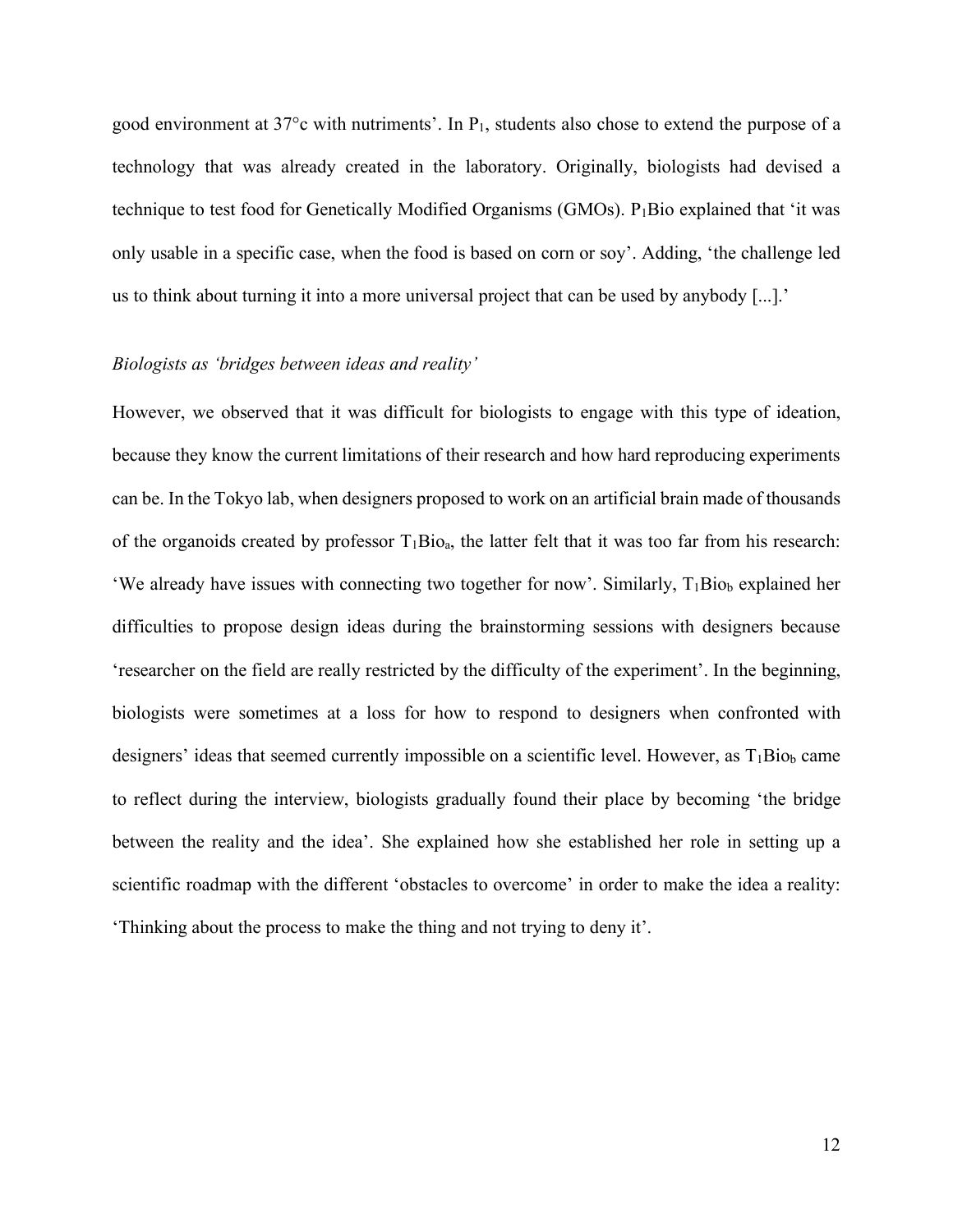#### *Developing*

#### *Practice: designers as apprentice*

As first ideas were emerging, designers in all the groups wanted to experiment, to get their hands dirty in the lab, even if they did not directly work with the suitable material. For example,  $P_2$  group 'did a lot of tests, but not using the real data'  $(P_2Des_a)$ .  $P_3$ 's designers 'experimented with bacteria but it wasn't the one that produces indigo' ( $P_3Des_a$ ) while in the  $T_1$  project,  $T_1Des_a$  explained that, in the first phase, they broadened the ideas and did not research the actual academic content: 'We didn't set any restrictions so that we could come up with any idea'. After the first autonomous experimentations, as all attempts of growing biological matter were failing, designers realized that they had to learn the rigor of scientific experimentation from the biologists 'to be able to really start the project'  $(P_3Des_c)$ .

#### *Practice: biologists as supervisors*

In this phase as well, biologists came to the rescue: they started to lead the experimental part and designers took on the role of scientific assistants. They gradually learned the experimental gestures through observation and imitation. As  $P_4Des_b$  explains, ' $P_4B$ io was doing the experiments, but we tried to understand, we were observing over her shoulder'. Designers were 'taking notes' and also 'took a lot of pictures to be able to understand and reproduce the same thing' by themselves  $(P_3Des_c)$ . Another strategy explained by  $P_3Des_b$  was to 'always manage to be in the lab at the same time as P3Bio when she was working on the project, so we could watch her and learn'. Repetition was also crucial for designers to learn how a scientific protocol is carried out through microvariations until 'it had become very familiar.' (P<sub>3</sub>Des<sub>a</sub>). After a few sessions 'it was like holding a paintbrush' for her.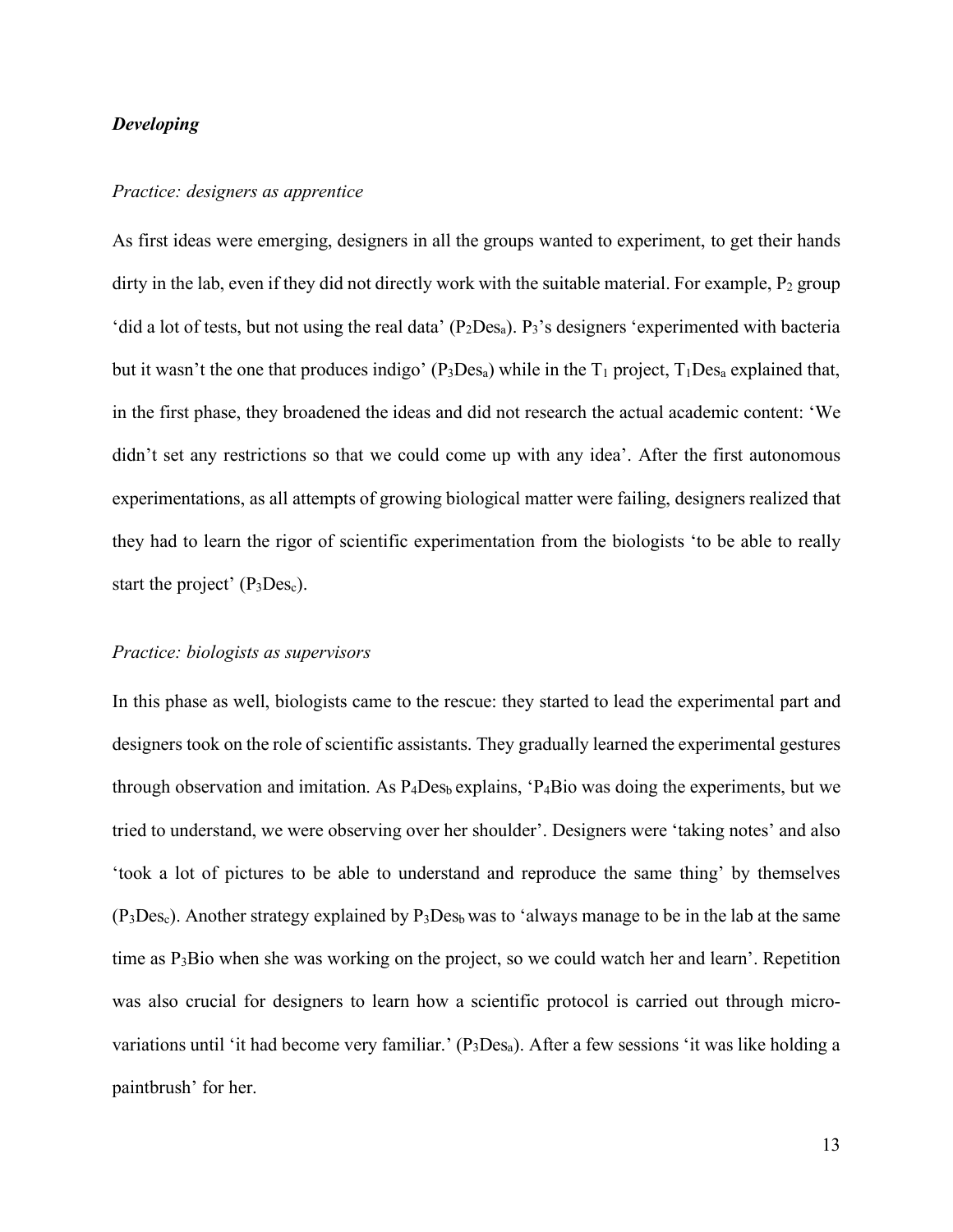#### *Theory: designers as amateurs*

Alongside their apprenticeship of experimental biology, designers also looked for more theoretical scientific knowledge to enrich the projects. P<sub>2</sub>Des<sub>a</sub> explained that they first turned to second hand sources, looking at popular science journals and visiting local Science Museums. However, P<sub>2</sub>Bio was sending designers scientific articles and diagrams because 'according to him, our websites were not scientific enough' ( $P_2$ Des<sub>a</sub>). The original asymmetry in knowledge was reinforced by the fact that only biologists knew where to find and how to read original sources. Indeed, journal articles are written for scientists in the field and can be extremely hard to understand for outsiders. Biologists needed to act as mediators and provide a translation from scientific content into information usable by designers. As  $P_4Des_a$  explained, 'When  $P_4B$ io was finding a website with interesting information, she would show it to us, but the information did not come across to us, whereas she would understand it right away'. However, even if designers were looking for information, they also thought that 'going too deep into scientific details was slowing the project sometimes' ( $P_2Des_a$ ). According to  $P_2Des_a$ , 'there is a paradox between fully understanding something and knowing what is necessary for design'. At the end of the project, after having spent several months growing bacteria, designers P<sub>3</sub>Des<sub>c</sub> admitted that they 'still don't know how bacteria worked but we didn't need to know this for the project' and  $P_2Des_b$  had reached a deep level of understanding of the functioning of DNA 'but nothing in what's around it'.

#### *Theory: biologists as librarian*

Biologists felt that it was their role to teach theoretical biology to designers, in order for them to understand the experiments they were conducting. Biologists used diverse strategies to transmit their knowledge, from 'explaining to a 5 year-old'  $(T_1Bio_b)$  to using drawings and diagrams. Biologists also became knowledge referents even though they themselves did not always have the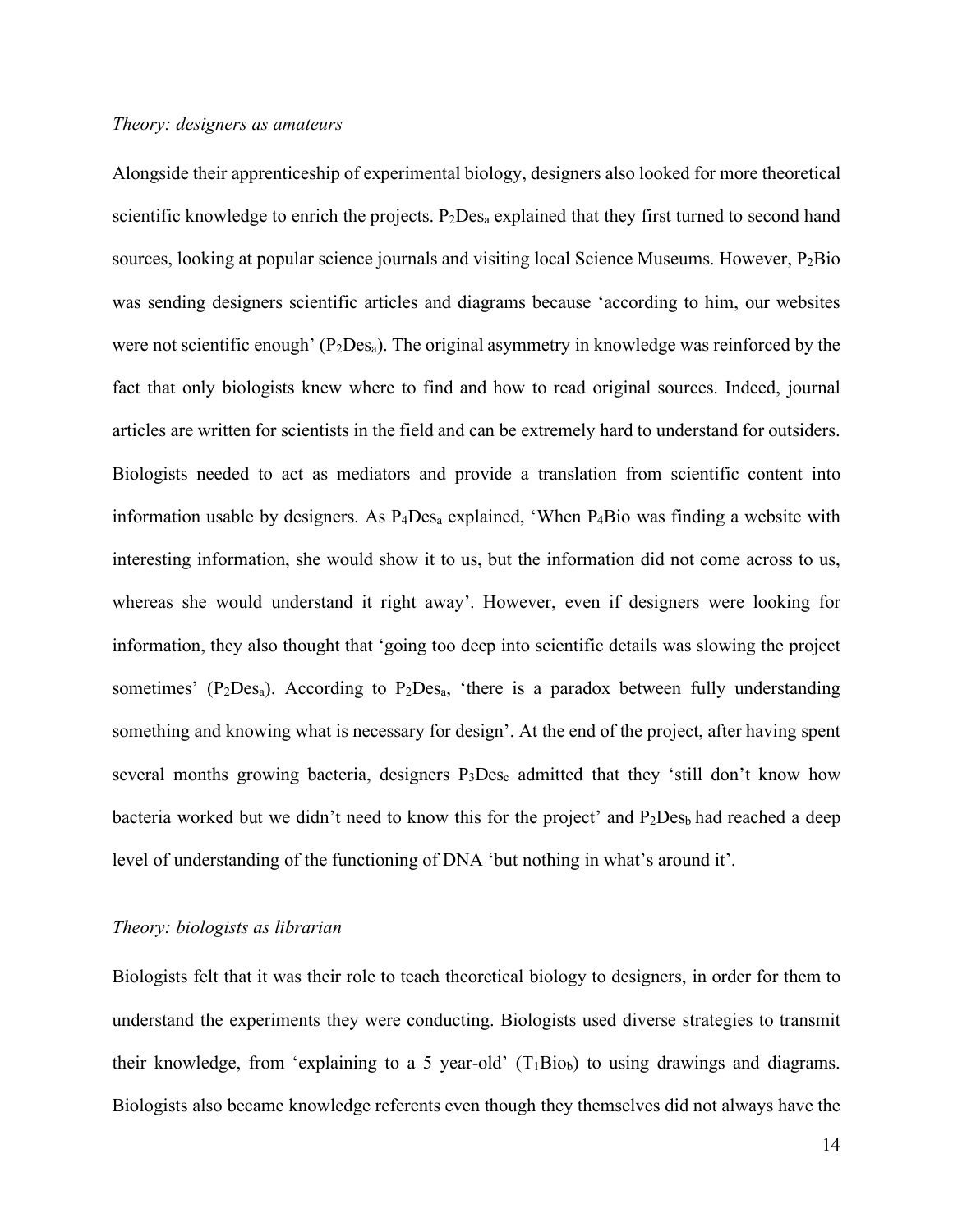knowledge. Designers expected scientists to do the 'validation step with [their] knowledge' (P4Desa) by answering their questions. Thus, biologists were being used to find resources outside of the laboratory to develop the project. Biologists had access to a network of colleagues to whom they could directly 'send the question via email'  $(P_4Dea_a)$  and who could refer to the relevant sources to solve problems or confirm hypothesis. For designers, this role distribution felt natural: 'It was simpler for [biologists] to contact researchers. It's also a matter of scientific language.' (P4Desb). Interestingly, while designers gradually managed to learn and master the art of experimentation, they never managed to become autonomous on the theoretical side of the project.

#### *Delivering*

#### *Designers as lone makers and biologists' exclusion*

Despite the original desire to set up a perfect environment for a hybrid project between design and biology, all design students wanted to work first on the biology part, and as they came to master it, they wanted to shift to the design part. Biology had become the means to an end, or as  $P_3Des_a$ puts it: 'the scientific tool to create'. As a result, biologists were mostly evicted from this phase. This eviction of biologists during the design phase of the project was also justified by designers as a matter of planning and timing, as they had 'only little time to do the project' (P4Desa), and were 'under pressure to make the project happen'  $(T_2Des)$ .  $P_2Bio_a$  explained that 'designers conducted the fabrication process while  $P_2$ Bio was there as a fact checker, or manual help, but he was not involved in the design process'. In that sense, biologists became tokens of truth. On the other side, biologists were looking for interactions that designers were not spontaneously offering them. They had suggestions on the design and also had their own opinions but they had to use strategies to have their voice heard by designers, such as 'whispering new ideas'  $(P_2DeS_b)$ . At the end of the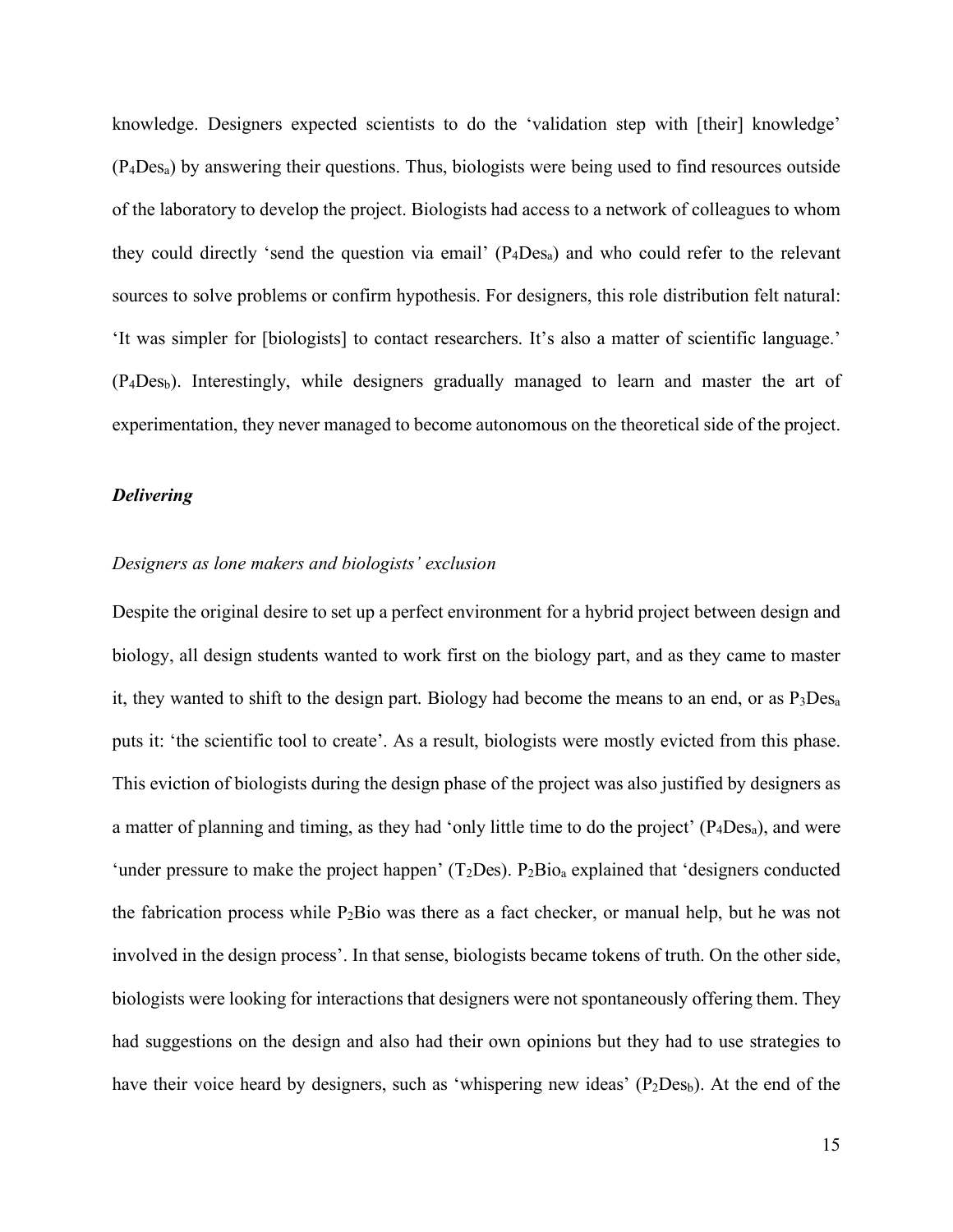project, some designers expressed regrets about the fact that they had not involved biologists in the design process and that 'If we had to do it again, we would integrate her more into the design of the object'  $(P_4DeS_a)$ .

Designers wanted to visually demonstrate their concept: 'doing something that give the impression that it's working and that will show people the potentialities'  $(P_4Des_a)$  while scientists wanted to develop functional prototypes. The difficulty to produce functional prototypes with biological matter as a design material had a strong influence on the resulting design. In  $T_2$  project for example, they represented the function of the object literally: 'every dot represents a specific chemical, there are 50 of them on a sheet of 1cm'  $(T_2$ Des). Because they could not produce a functional prototype, they needed to convey the function through the object shape and visual detail. They therefore used biology as an aesthetic reference to design the object. In T<sub>3</sub> project as well, designers decided to print images of blood vessels to illustrate what the sheets could look like and added jelly on top of it to make it 'looks more like bio'  $(T_2Bio)$ .

#### *Designers and biologists as collaborators*

The projects had a short time span from a biology perspective but all had to produce outputs that would be displayed at exhibitions as well as in the Biodesign Challenge for the projects developed in Paris. A strong emphasis was therefore put on presenting and communicating the research behind the objects. The very end of the project and the finalization phase was the only moment when 'roles got completely mixed and there were no designers and no scientists anymore.'  $(P_2Bio)$ . For scientists, this mission was seen as a natural continuation of their teaching mission during the whole project. They crafted the stories that back-up the projects and the design choices at the end. Science was thus used for its authority and as a justification mechanism for design and allowed teams to 'build the story while building the product'  $(T_{2,3}Des)$ .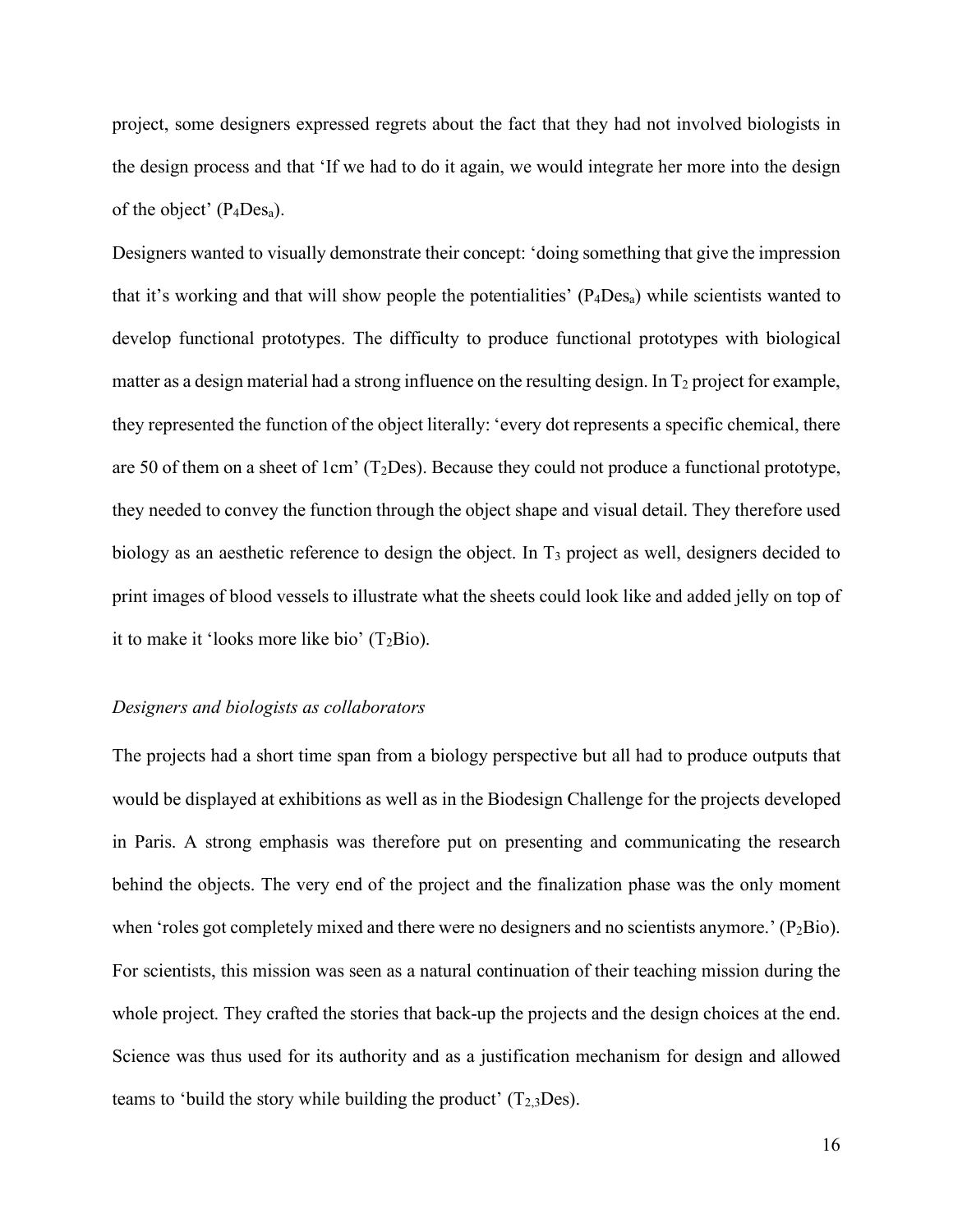#### **Discussion**

We observed the emergence of strong role dynamics between designers and biologists during their collaboration. In our analysis we found that all the projects followed a similar structured during which designers and biologists played very distinct roles. In the initial discovery phase, designers acted as guests while biologists were acting as guides in the laboratory. In the defining phase, biologists became influencers and tried to bridge the gap between designers' ideas and reality. In the developing phase, designers acted as apprentices and amateurs while biologists acted as supervisors and librarians. Finally, in the delivering phase, while biologists were evicted from the design process that was carried out by designers, both disciplines collaborated on equal terms for crafting the reasoning that supported the projects.

In this study, we identified a novel type of interdisciplinary collaboration dynamic that differs from the ones observed by John-Steiner (1998). Our analysis revealed the strongly asymmetrical collaboration roles performed by designers and biologists during the projects. More than collaborations on equal terms, roles were instead strongly enforced and the two disciplines were mobilized in very different ways in the project. This asymmetry cannot accurately be described as tokenism (Reich et al. 2006) nor can it be seen as simply one sided (Dawson 2009). It is asymmetrical in that designers were leading on the process while biologists were leading on the content. Specifically, in the projects we analysed, we observed how designers take the lead on organizing the project time and activities. This can also be seen in the fact that the four phases of the projects we identified echo traditional divergence-convergence phases in the design process as described by Cross (2000). If those phases appear familiar to designers, we found that they also closely match the four key stages of scientific collaboration defined by Sonnenwald (2007) in her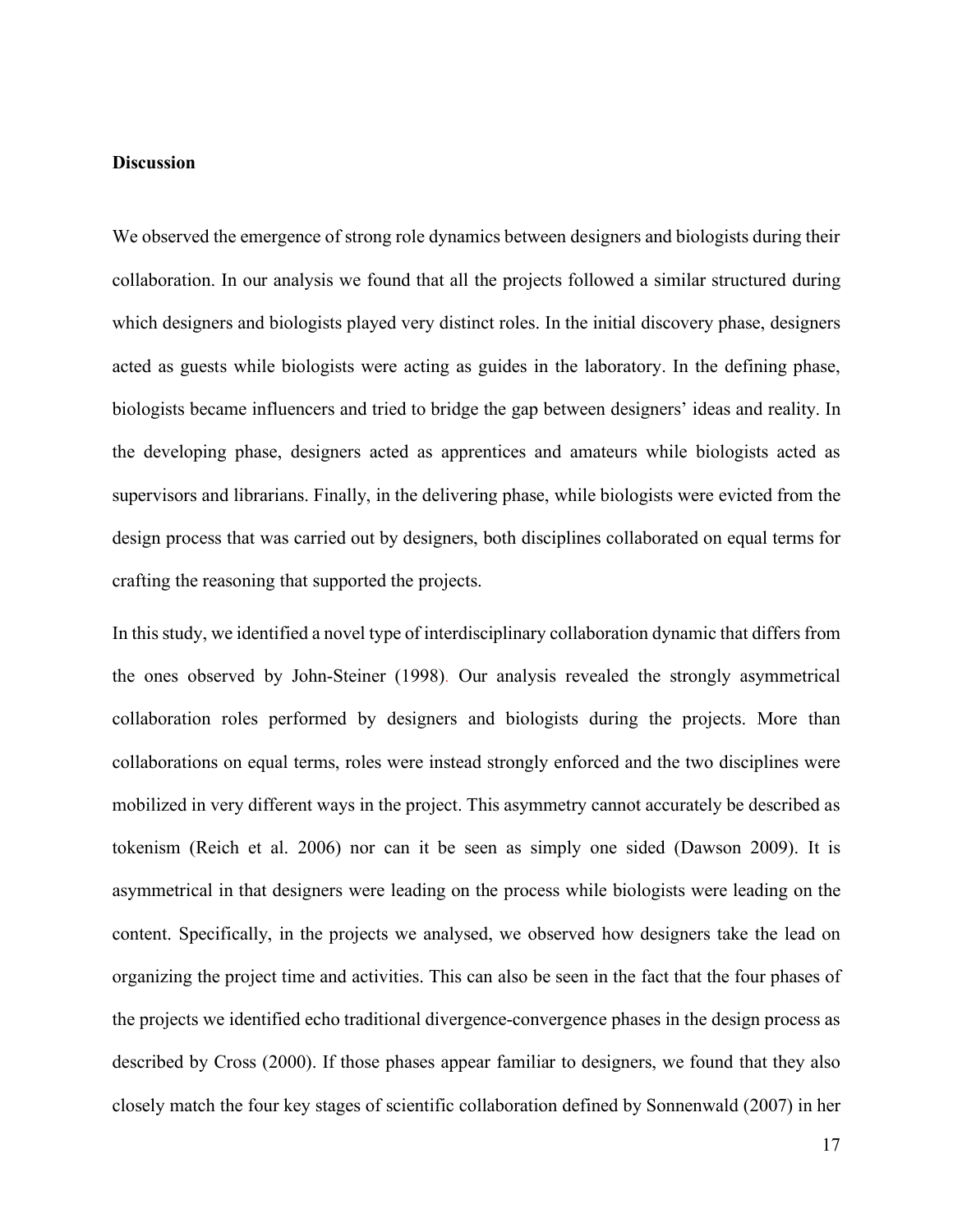literature review: 'foundation, formulation, sustainment, and conclusion'. This might explain why both designers and biologists, in all the projects we studied, managed to organize the collaboration implicitly and did not question it during the interviews.

Despite having designers leading on the process during the collaboration, our analysis also revealed the critical role played by biologists in almost all the steps. As we have seen in our analysis, because designers first get access to the biological matter through biologists' eyes, hands and knowledge, their vision and their possibilities are enabled and shaped by biologists. We also observed how biologists were constantly redefining their role and adapted their practices to support the projects, while designers mostly performed traditional design activities. In that sense, biologists played the design game: they adapted to designers' ideas and tried to make them viable, taking on the role of bridge between designers' ideas and the biological practices and knowledge needed to achieve the projects. Biologists also had a reflexive approach on their work and their tools that helped designers question and appropriate biology. Biologists were also gatekeepers: designers were always seeking confirmation and validation and relied on biologists' ability to interpret their ideas and adapt them to the scientific reality and constraints. Callon (1984) observed how scientists find their place and mobilize different partners through a process called 'interessement' in which they translate the concerns of the non-scientists to their own terms. In the collaborations analysed here, we observed a similar movement, but, this time, performed by designers as they made biologists their allies in the development of the project. In the later phases especially, we observed how designers translated the biologists world into their own, by appropriating their aesthetic for example. Thus, designers treated biology as a material to design, more than a scientific field or discipline in its own right.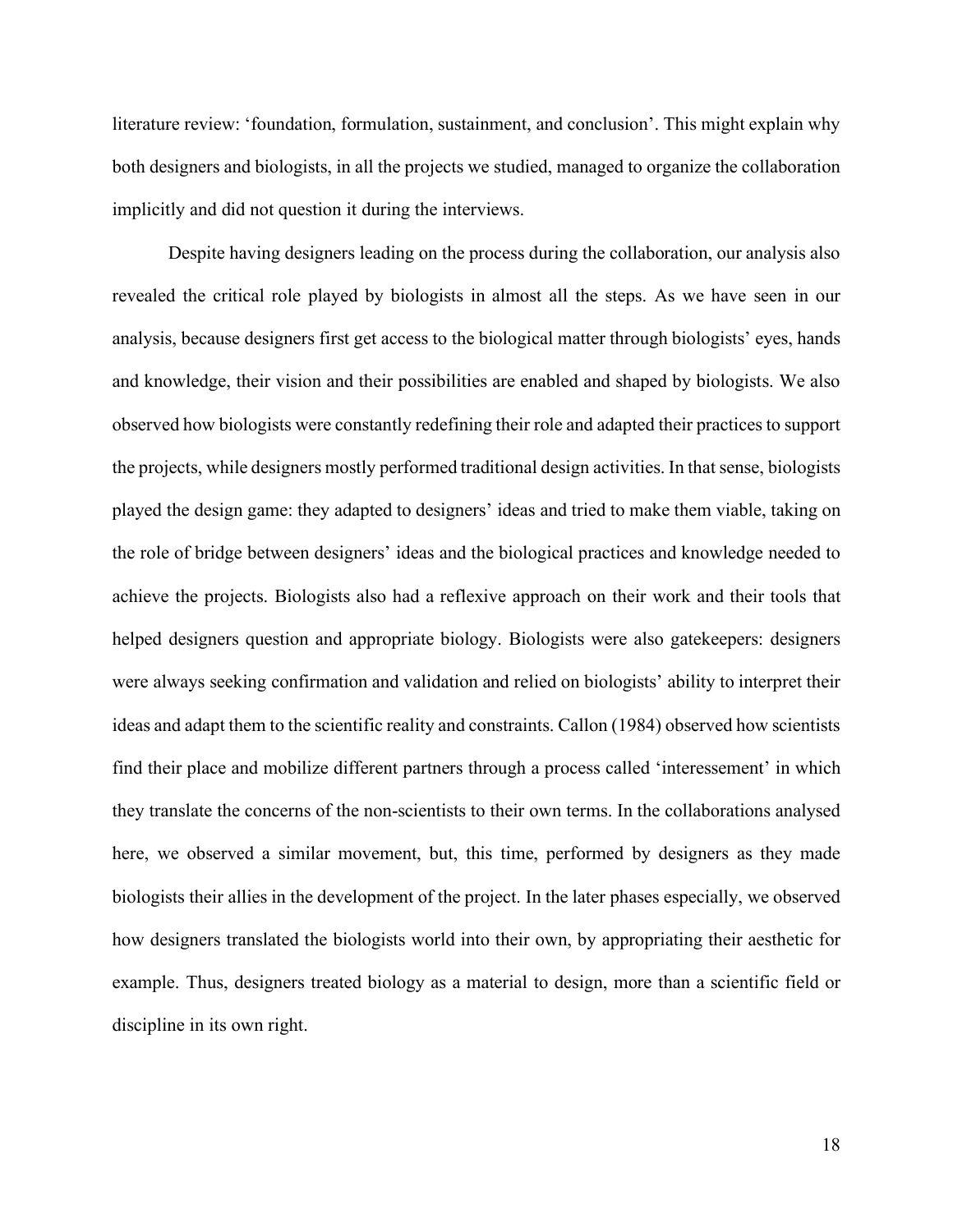#### **Conclusion**

Through seven use cases of design and biology collaborations in two different universities, we explored the roles played by both disciplines in the collaboration, how they evolved (RQ1) and how they impacted the projects (RQ2). Informed by participant observation, our 21 post-hoc interviews with both designers and biologists revealed strong asymmetrical collaboration patterns: designers and scientists took on complementary roles that strongly shaped the projects. Biologists performed the roles of guides, influencers, bridges between ideas and reality, supervisors and librarians. Designers acted as guests, apprentices, amateurs and lone makers. It is only at the end of the 'delivering' phase that both designers and biologists became peers. We also found that the projects followed a mostly traditional design project structure despite their interdisciplinarity and access to laboratory equipment. Biologists led on the content of the projects, but designers framed the projects based on their methods and processes. Designers mostly developed an instrumental relationship to biology, eagerly adopting its materiality but seldom including biologists in the design process, until the final stage of the project. Finally, we looked at how this roles' distribution affected the materialization of the projects (RQ3): We show biologists' decisive influence on early project ideas and how, in later phases, we show how designers treated biology as a material to design and as an aesthetic, more than a scientific field or discipline in its own right.

This study also has some limitations we would like to acknowledge. In such collaborations, differences of seniority and expertise can strongly influence the collaboration patterns; we need more studies to understand how different expertise level can influence collaborations. While the use case selected in this study were diverse in terms of topics explored by the teams, they all happened in a university context and were relatively short projects when compared with traditional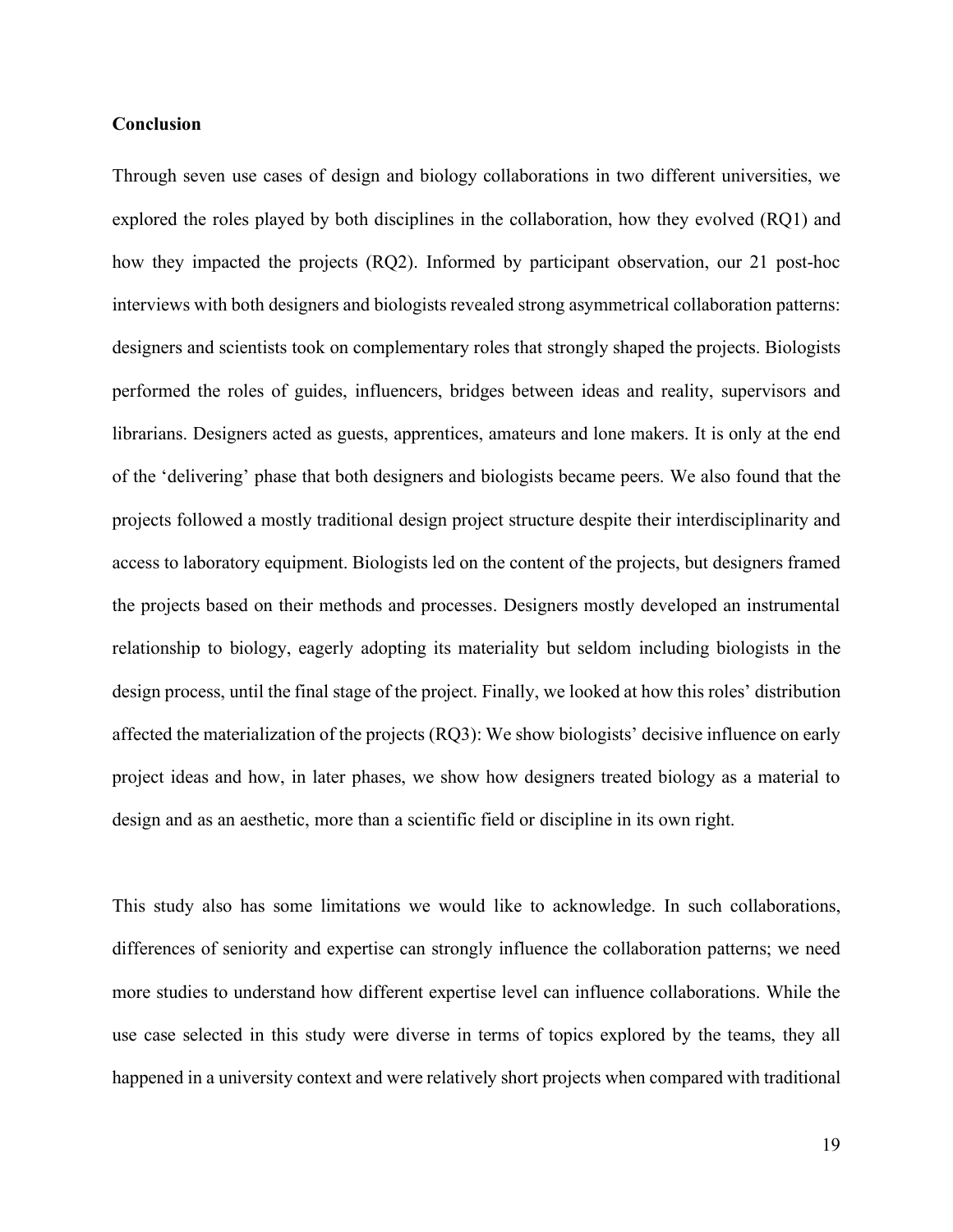biology projects' timeframe (Ginsberg et al. 2014) that usually last for several years. They were, however, closer to traditional design project timeframes. Collaborations happening in the long run may lead to different roles and collaboration patterns that should also be studied.

As the interest in bio-design is growing and more and more design and biology collaborations are being set up, this research shows that we need to carefully consider the environment of bio-design projects to fully explore the potential of working with biologists. Revealing and making explicit the roles that can spontaneously emerge in the collaboration can help both designers and biologists to reflect on their roles in the collaboration. Taking advantage of their outsider position on scientific knowledge, designers could look at it differently and eventually 're-conceive both the object(s) of research and the relations between research subjects and objects' (Barry et al. 2008). Using this work, we plan to develop tools and methods that encourage designers and biologists to explore other patterns of collaboration.

#### **Acknowledgments:**

The two authors share first authorship. This work was supported by University Paris Diderot; Ecole Boulle; SCIRE Association as well as JSPS FY2017 Postdoctoral Fellowship. The authors would like to thank Dan Grushkin for his helpful comments and English revisions as well as all the biologists and designers who participated in this project.

#### **Disclosure statement**

No potential conflict of interest was reported by the author.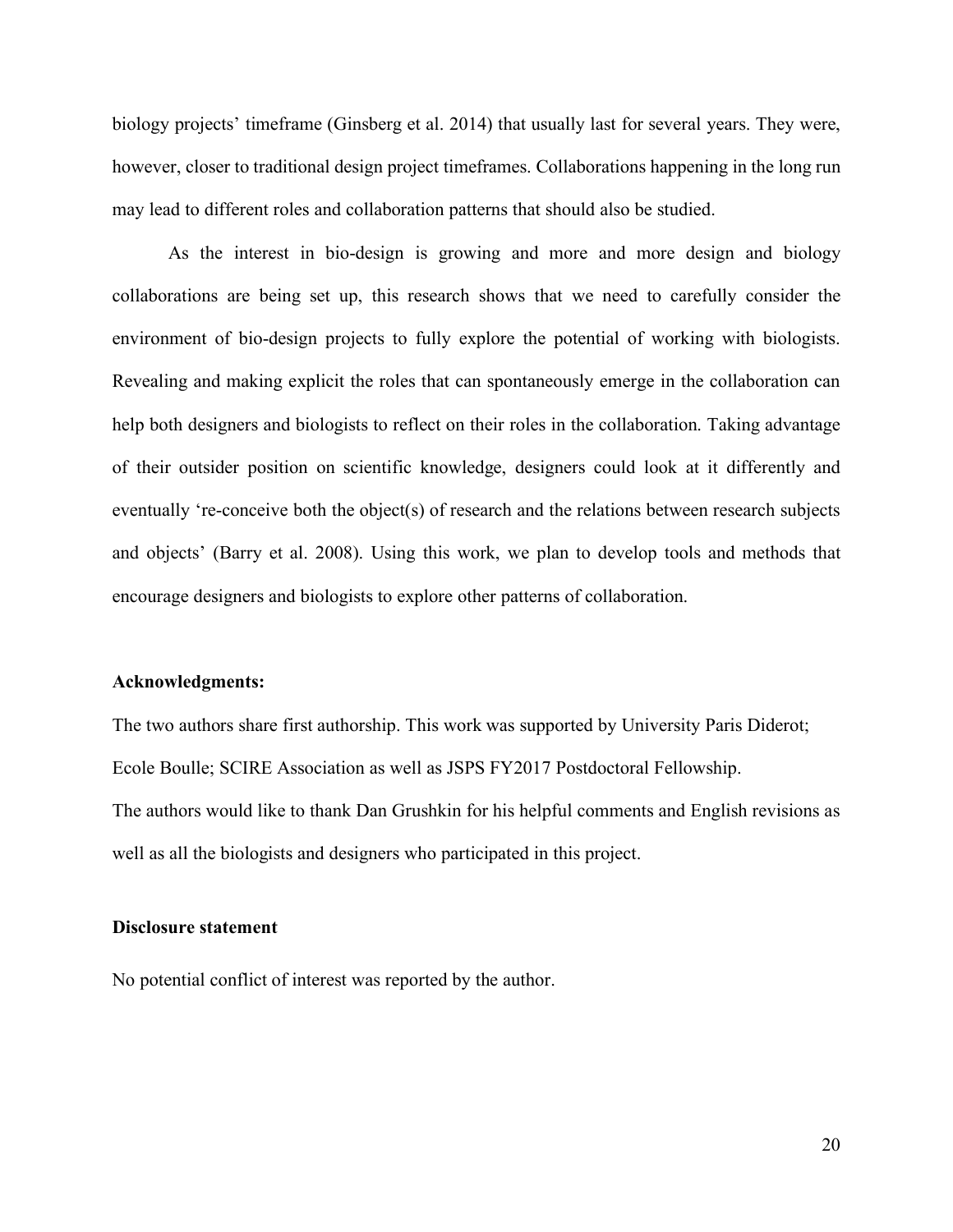#### **References**

Agapakis, Christina M. 2014. "Designing Synthetic Biology." *ACS Synthetic Biology* 3 (3): 121– 28. doi: https://doi.org/10.1021/sb4001068.

Antonelli, Paola, and Hugh Aldersey-Williams. 2008. "*Design and the Elastic Mind*." New York: The Museum of Modern Art.

Balmer, Andrew S., Jane Calvert, Claire Marris, Susan Molyneux-Hodgson, Emma Frow, Matthew Kearnes, Kate Bulpin, Pablo Schyfter, Adrian MacKenzie, and Paul Martin. 2015. 'Taking Roles in Interdisciplinary Collaborations: Reflections on Working in Post-ELSI Spaces in the UK Synthetic Biology Community'. Science & Technology Studies.

Barry, Andrew, Georgina Born, and Gisa Weszkalnys."Logics of Interdisciplinarity." *Economy and Society* 37 (1): 20–49.

Bensaude Vincent, Bernadette. 2013. "Ethical Perspectives on Synthetic Biology". In *Biological Theory*, 68-375. Cambridge: Massachusetts Institute of Technology Press.

Bensaude Vincent, Bernadette. 2015. "Life by design: Philosophical perspectives on synthetic biology". *BIO web of conferences 4, EDP Sciences*.

Bonsiepe, Gui. 2007. "The Uneasy Relationship between Design and Design Research." In *Design Research Now: Essays and Selected Projects*, edited by Ralf Michel, 25–39. Basel: Birkhäuser Basel. https://doi.org/10.1007/978-3-7643-8472-2\_2.

Breakwell, Glynis M. 2006. "Interviewing methods". In *Research Methods in Psychology,* edited by John Smith, 232-253. London: Sage Publication.

Callon, Michel. 1984. "Some Elements of a Sociology of Translation: Domestication of the Scallops and the Fishermen of St Brieuc Bay." *The Sociological Review* 32 (1): 196–233. doi: https://doi.org/10.1111/j.1467-954X.1984.tb00113.x.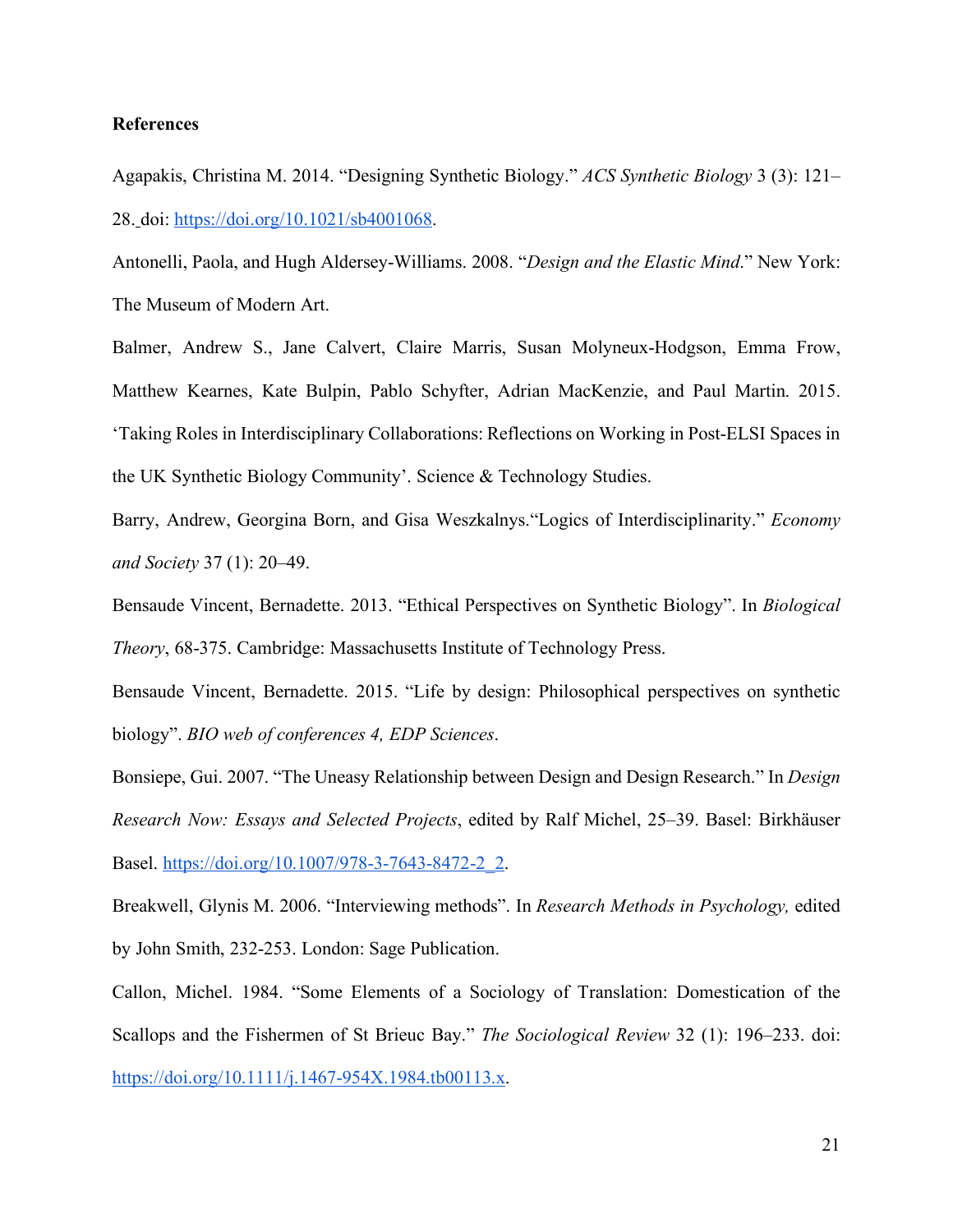Camere, Serena, and Elvin Karana. 2017. "Growing materials for product design" Paper presented at the *EKSIG 2017: Alive. Active. Adaptive* conference, Delft, June.

Carlson, Robert. 2010. "*Biology istechnologys: the promise, peril and new business of engineering life*". Harvard University Press, Cambridge,

MA

Catts, Oron, and Ionat Zurr. 2014. "Growing for Different Ends." *The International Journal of Biochemistry & Cell Biology* 56 (November): 20–29. doi: https://doi.org/10.1016/j.biocel.2014.09.025.

Chieza, Natsai, and Alexandra Daisy Ginsberg. 2018. "Editorial: Other Biological Futures," *Journal of Design and Science* 4 (September). doi: https://doi.org/10.21428/566868b5.

Clarke, Victoria, and Virginia Braun. 2014. "Thematic Analysis." In *Encyclopedia of Quality of Life and Well-Being Research*, edited by Alex C. Michalos, 6626–28. Dordrecht: Springer Netherlands. doi: https://doi.org/10.1007/978-94-007-0753-5\_3470.

Collins, James. 2012. "Synthetic biology: bits and pieces come to life". *Nature* 483, S8-S10. doi: https://doi.org/10.1038/483S8a

Cross, Nigel. 2000. *Engineering Design Methods: Strategies for Product Design*. John Wiley & Sons Inc.

Davis, Joe. 2006. "Art and genetics". eLS Published online September 15. http://dx.doi.org/10.1002/9780470015902. A0005868

Dawson, Emily. 2009. "On Constructing Collaborations between Engineers, Designers and Publics." In *Material Beliefs*, edited by Kerridge, Tobie, 132-136. London: Goldsmiths University.

Denzin, Norman .K., and Yvonna S. Lincoln. 1994. *Handbook of Qualitative Research*. Thousand Oaks, CA, US: Sage publications.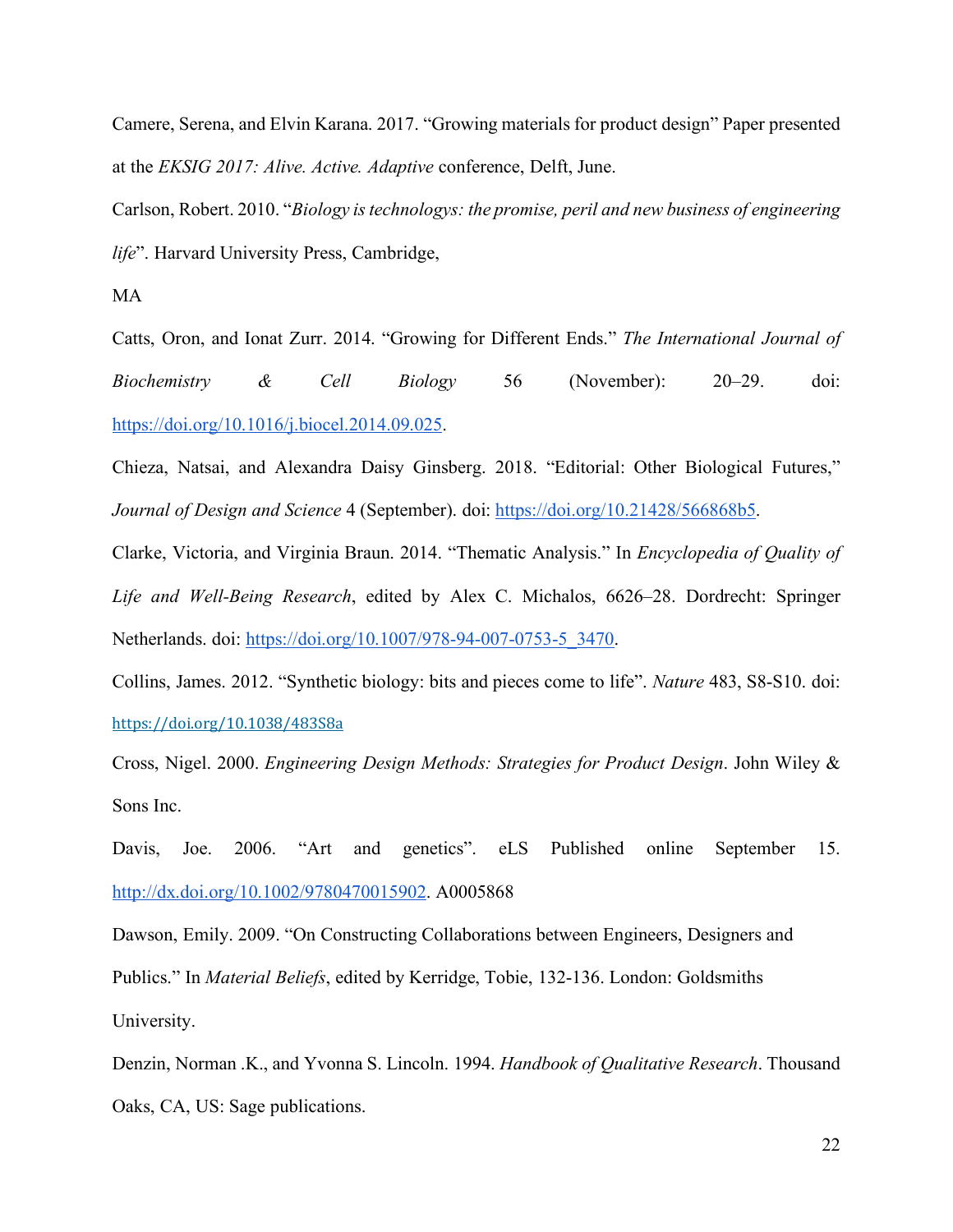Driver, Alex, Carlos Peralta, and James Moultrie. 2011. "Exploring How Industrial Designers Can Contribute to Scientific Research." *International Journal of Design* 5 (1):17-28.

Dunne, Antony, and Fiona Raby. 2013. *Speculative Everything. Design, Fiction and Social Dreaming.* Cambridge, MA: The MIT Press.

Elowitz, Michael, and Wendell A. Lim. 2010. "Build Life to Understand It." *Nature* 468 (7326): 889–90. https://doi.org/10.1038/468889a.

Fu, Pengcheng. 2006. "A Perspective of Synthetic Biology: Assembling Building Blocksfor Novel Functions." *Biotechnology Journal* 1 (6): 690–99. doi: https://doi.org/10.1002/biot.200600019. Freemont, Paul, and Richard Kitney. 2012. *Synthetic Biology: A Primer*. London: Imperial College

Press.

Ginsberg, Alexandra Daisy, Jane Calvert, Pablo Schyfter, Alistair Elfick, and Drew Endy. 2014. *Synthetic Aesthetics: Investigating Synthetic Biology's Designs on Nature*. Cambridge: MIT Press. Hara, Noriko, Paul Solomon, Seung-Lye Kim, and Diane H. Sonnenwald. 2003. "An Emerging View of Scientific Collaboration: Scientists' Perspectives on Collaboration and Factors That Impact Collaboration." *Journal of the American Society for Information Science and Technology* 54 (10): 952–65. https://doi.org/10.1002/asi.10291.

John-Steiner, Vera. 1998. *Creativity and Collaboration, a sociocultural approach*. Paper presented at the Annual Research Lecture, Office of Research Services, University of New Mexico, Albuquerque, NM.

Krippendorff, Klaus. 2007. "Design Research, an Oxymoron?". In *Design research now: Essays and selected projects*, edited by R. Michel, 67-80. Basel: Now Publisher Birkhäuser.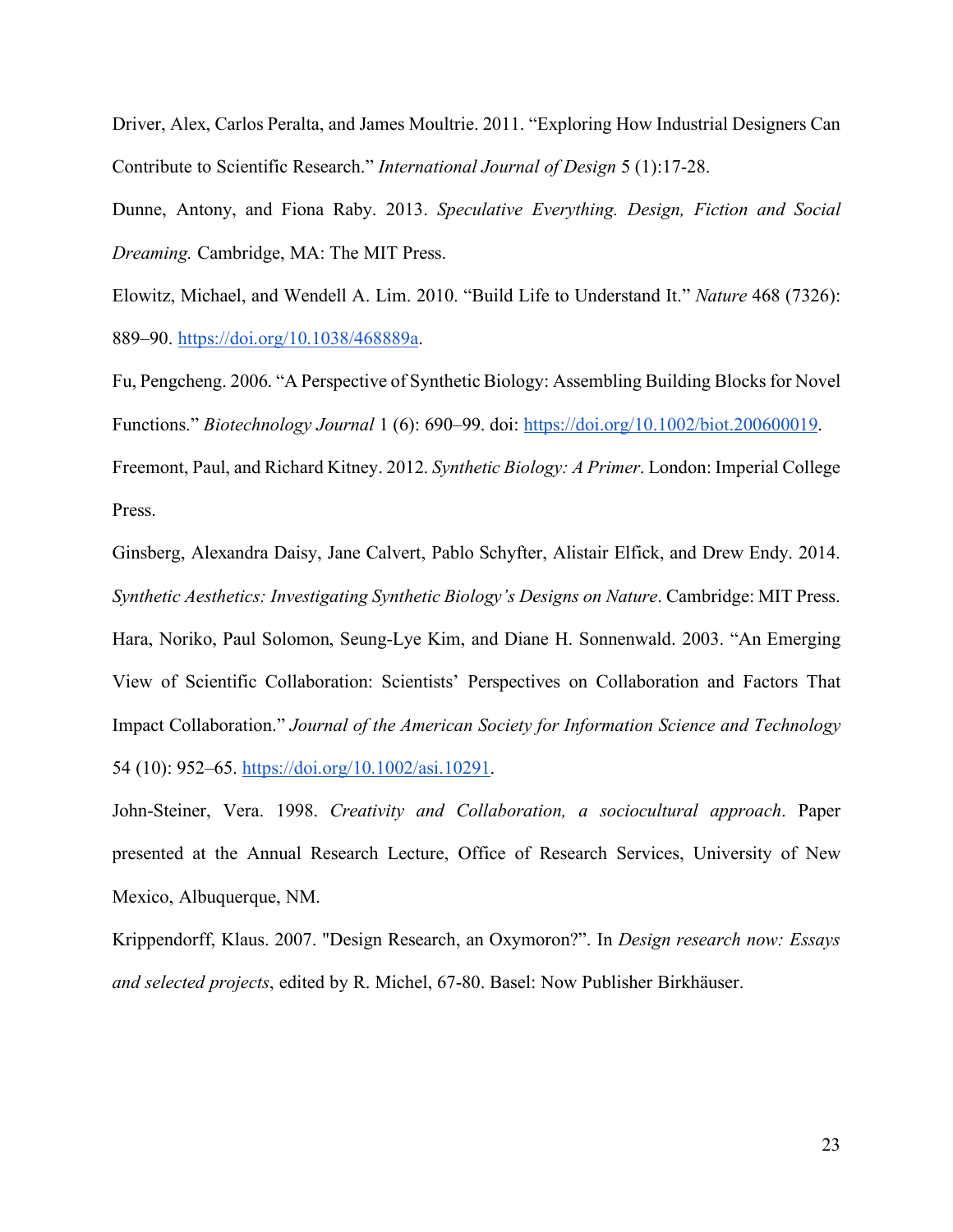Leahey, Erin. 2016. "From Sole Investigator to Team Scientist: Trends in the Practice and Study of Research Collaboration." *Annual Review of Sociology* 42 (1): 81–100. https://doi.org/10.1146/annurev-soc-081715-074219.

Lee, Suzanne, and Christina Agapakis. 2018. "Design With Science,". *Journal of Design and Science* 4 (1) September. https://jods.mitpress.mit.edu/pub/issue4-agapakis-lee.

Miller, Arthur I. 2014. *Colliding Worlds: How Cutting–Edge Science Is Redefining Contemporary Art*. London: W. W. Norton & Company.

Moultrie, James. 2015. "Understanding and classifying the role of design demonstrators in scientific exploration". Technovation 43-44, 1-16. doi https://doi.org/10.1016/j.technovation.2015.05.002

Myer, William. 2012. *Biodesign, Nature, Science, Creativity*. High Holborn: Thames & Hudson. Oxman, Neri. 2016. "Age of entanglement". *Journal of Design and Science* (1).

Peralta, C, and James Moultrie. 2010 "Collaboration between designers and scientists in the context of scientific research: a literature review" in *DS 60: Proceedings of DESIGN 2010*, 1643- 1652. Dubrovnik : the 11th International Design Conference.

Reich, Stephanie M. and Jennifer Reich. 2006. "Cultural Competence in Interdisciplinary Collaborations: A Method for Respecting Diversity in Research Partnerships". *American Journal of Community Psychology* 38: 1-7. doi:10.1007/s10464-006-9064-1

Rust, Chris. 2007. "Unstated contributions: how artistic inquiry can inform inter-disciplinary research". *Design Issues* 20(4), 76‑85. doi: https://doi.org/10.1162/0747936042311959

Saldana, Johnny. 2015. *The Coding Manual for Qualitative Researchers*. Thousand Oaks: Sage Publication Ltd.

Simon, Herbert A. 1996. *The sciences of the artificial*. Cambridge: MIT press.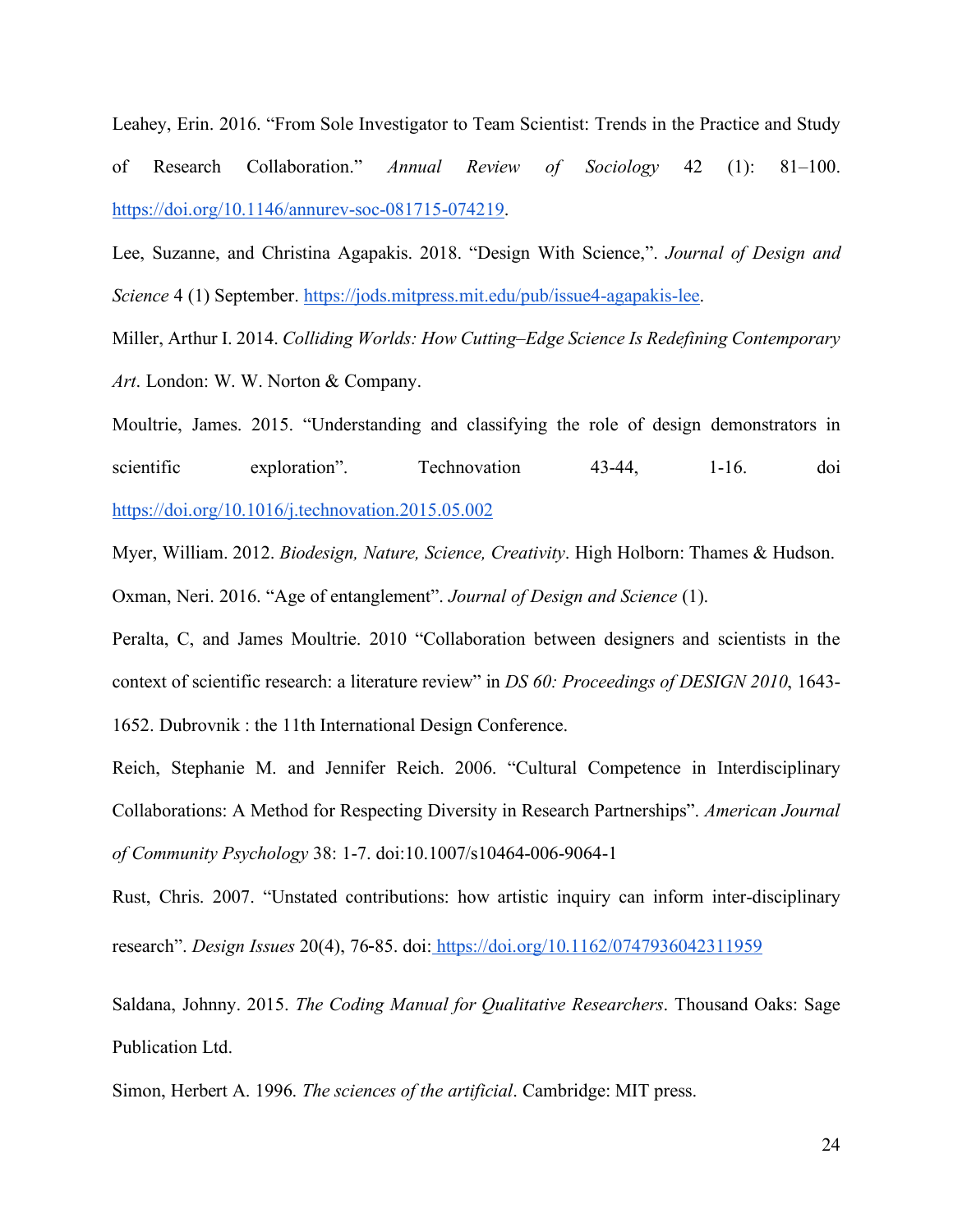Sonnenwald, Diane H. 1996. "Communication Roles That Support Collaboration during the Design Process." *Design Studies* 17 (3): 277–301. https://doi.org/10.1016/0142-694X(96)00002- 6.

Sonnenwald, Diane H. 2007. "Scientific Collaboration." *Annual Review of Information Science and Technology* 41 (1): 643–81. https://doi.org/10.1002/aris.2007.1440410121.

#### **Biographical note**

Marguerite Benony is a third year PhD student at University Paris Diderot. She was trained as a designer from Ecole Boulle and ENS Cachan. Her PhD project deals with designing the future of research and of laboratories in life sciences.

Nolwenn Maudet is an interaction designer and a design researcher at the Université de Strasbourg. She obtained her PhD in Human-Computer Interaction from the University of Paris-Saclay. As a design researcher, she studies how designers work with their digital tools and with other communities of practice.

#### **Address for correspondence**

Nolwenn Maudet, University of Tokyo, Tokyo, Japan

Email: nmaudet@unistra.fr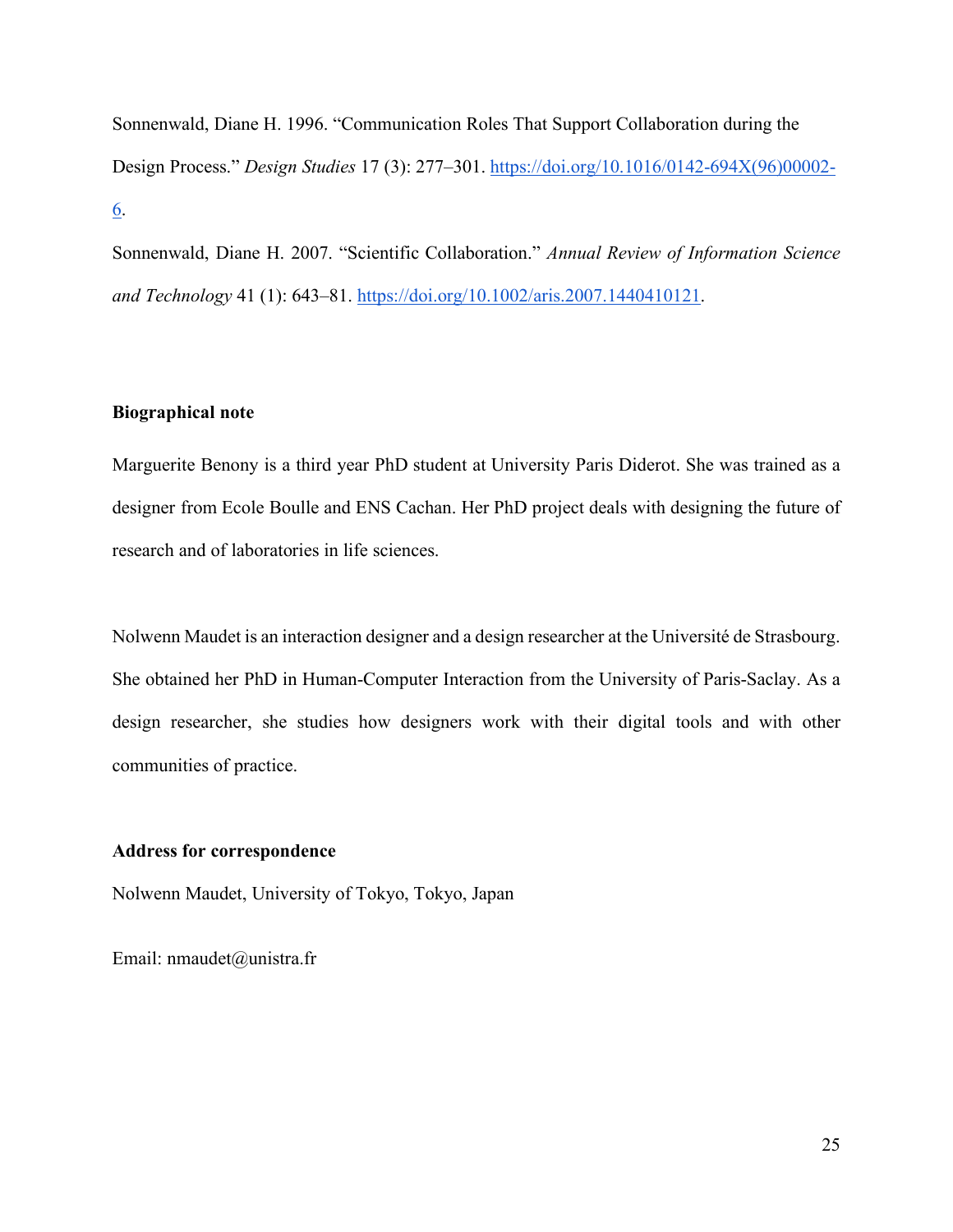

Figure 1. Design and science collaboration purposes, as identified by previous research, can be classified in three categories: projects for the industry, for research and for the general public.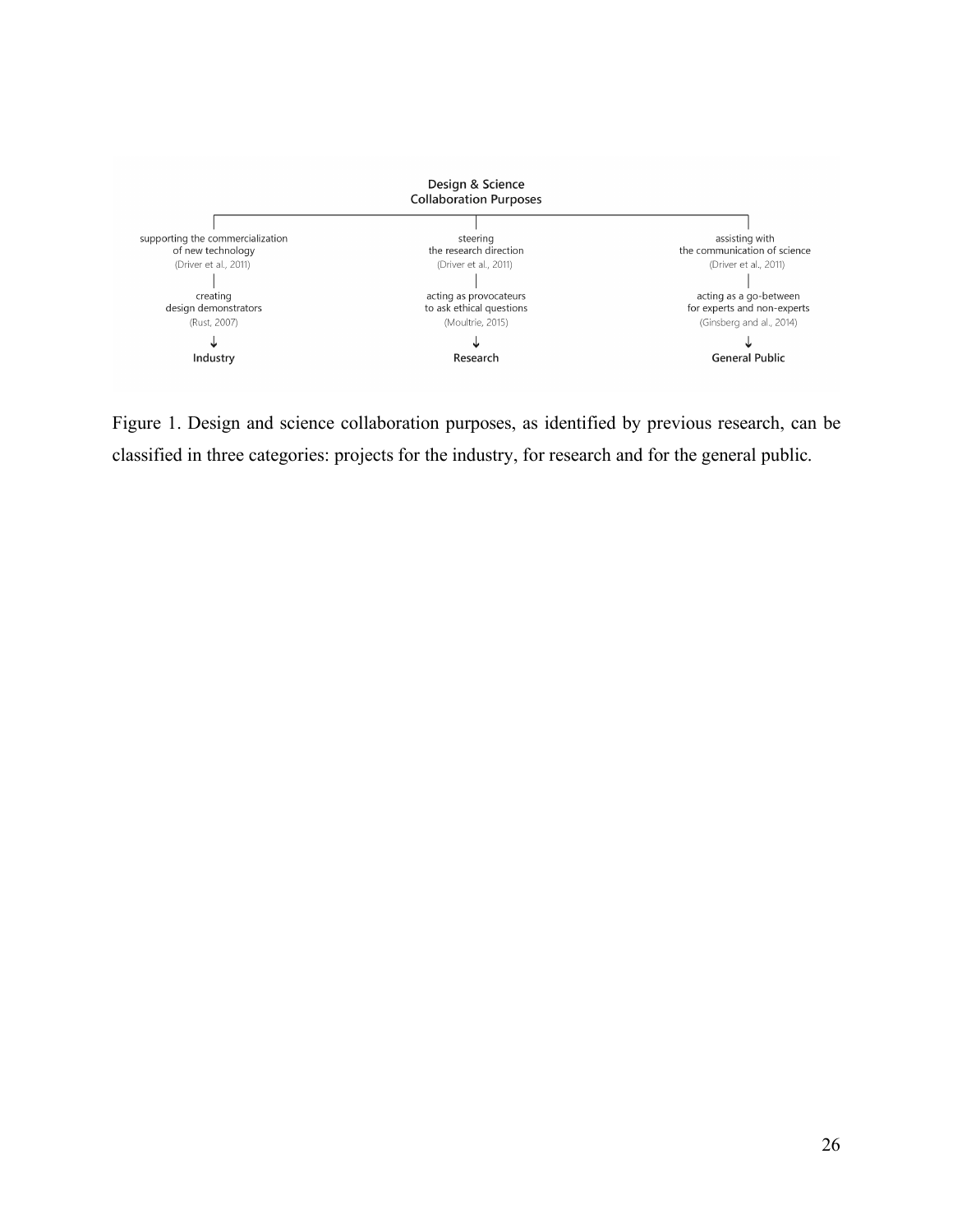#### Paris



Aura<br>T<sub>1</sub>

Chemical Synchronisation  $\mathsf{T}_{\mathsf{2}}$ 

BIOrigami<br>T<sub>3</sub>

Figure 2. Resulting artifacts from the seven collaborative projects studied.